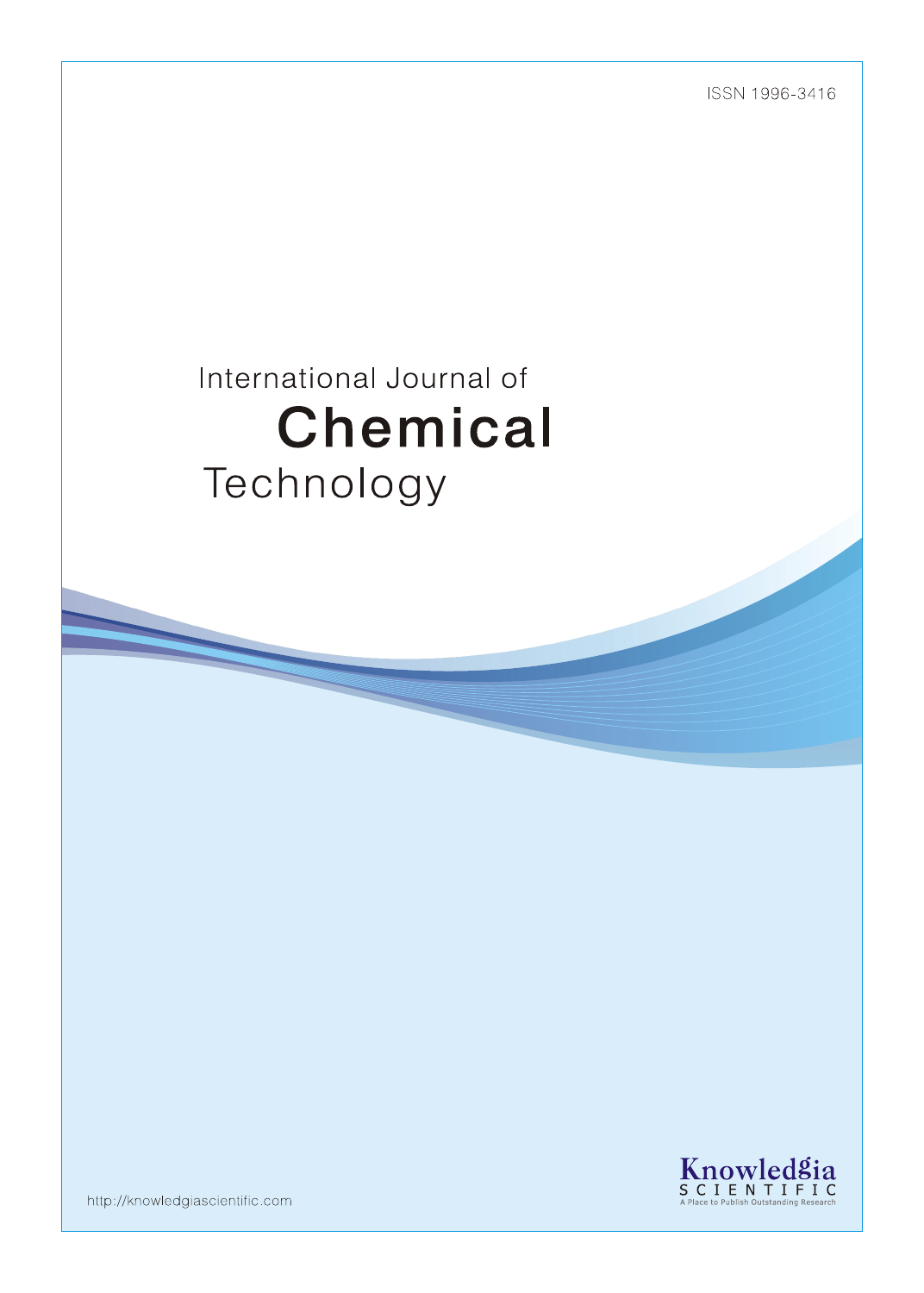#### **OPEN ACCESS International Journal of Chemical Technology**

ISSN 1996-3416 DOI: 10.3923/ijct.2018.1.22



## **Research Article Adsorption of Chromium Using Blue Green Algae-Modeling and Application of Various Isotherms**

#### $^{\rm 1}$ Ramsenthil Ramadoss and  $^{\rm 2}$ Dhanasekaran Subramaniam

1 Department of Chemical Engineering, Faculty of Engineering and Technology, Bioprocess Laboratory, Annamalai University, 608002 Annamalai Nagar, Tamil Nadu, India

2 Department of Chemical Engineering, Faculty of Engineering and Technology, Mass Transfer Laboratory, Annamalai University, 608002 Annamalai Nagar, Tamil Nadu, India

### **Abstract**

Background and Objectives: Cr (VI) is identified as one of the toxic heavy metal that is discharged into the environment. Adsorption technique is one of the ideal methods for removal of heavy metals because of its efficiency and low cost. A variety of materials have been tried as adsorbents for removal of Cr (VI). Blue Green Marine Algae (BGMA) is chosen as adsorbent and aimed to investigate its maximum adsorption capacity for adsorption of Cr (VI) from its synthetic stock solutions. Materials and Methods: The metal adsorption capacities of BGMA for adsorption of Cr (VI) ion were studied by varying the initial metal ion concentration from 25-250 ppm. All the experiments were performed at room temperature. To forecast the adsorption isotherms for modeling and to establish the characteristic parameters for process design various models were studied. Results: The optimum pH, biomass loading and an agitation rate for maximum removal of Cr (VI) ion were found to be 5, 2 g and 120 rpm, respectively. Freundlich isotherm was more apt than all other models investigated in this study. **Conclusion:** L shape of the isotherm indicated that there was no strong competition between solvent and Cr (VI) to occupy the active site s of BGMA. Also it was concluded that BGMA had a limited sorption capacity for adsorption of Cr (VI). Concurrence of Freundlich isotherm with experimental data indicated the extent of heterogeneity of the BGMA surface. The  $n<sub>F</sub>$  value indicated that the adsorption of Cr (VI) from its synthetic solution onto BGMA was favourable one.

Key words: Water pollution, adsorption, isotherm models, chromium, blue green marine algae, heavy metal contamination

Citation: Ramsenthil Ramadoss and Dhanasekaran Subramaniam, 2018. Adsorption of chromium using blue green algae-modeling and application of various isotherms. Int. J. Chem. Technol., 10: 1-22.

Corresponding Author: Dhanasekaran Subramaniam, Department of Chemical Engineering, Faculty of Engineering and Technology, Mass Transfer Laboratory, Annamalai University, 608002 Annamalai Nagar, Tamil Nadu, India Tel: +91 99 426 26 198

Copyright: © 2018 Ramsenthil Ramadoss and Dhanasekaran Subramaniam. This is an open access article distributed under the terms of the creative commons attribution License, which permits unrestricted use, distribution and reproduction in any medium, provided the original author and source are credited.

Competing Interest: The authors have declared that no competing interest exists.

Data Availability: All relevant data are within the paper and its supporting information files.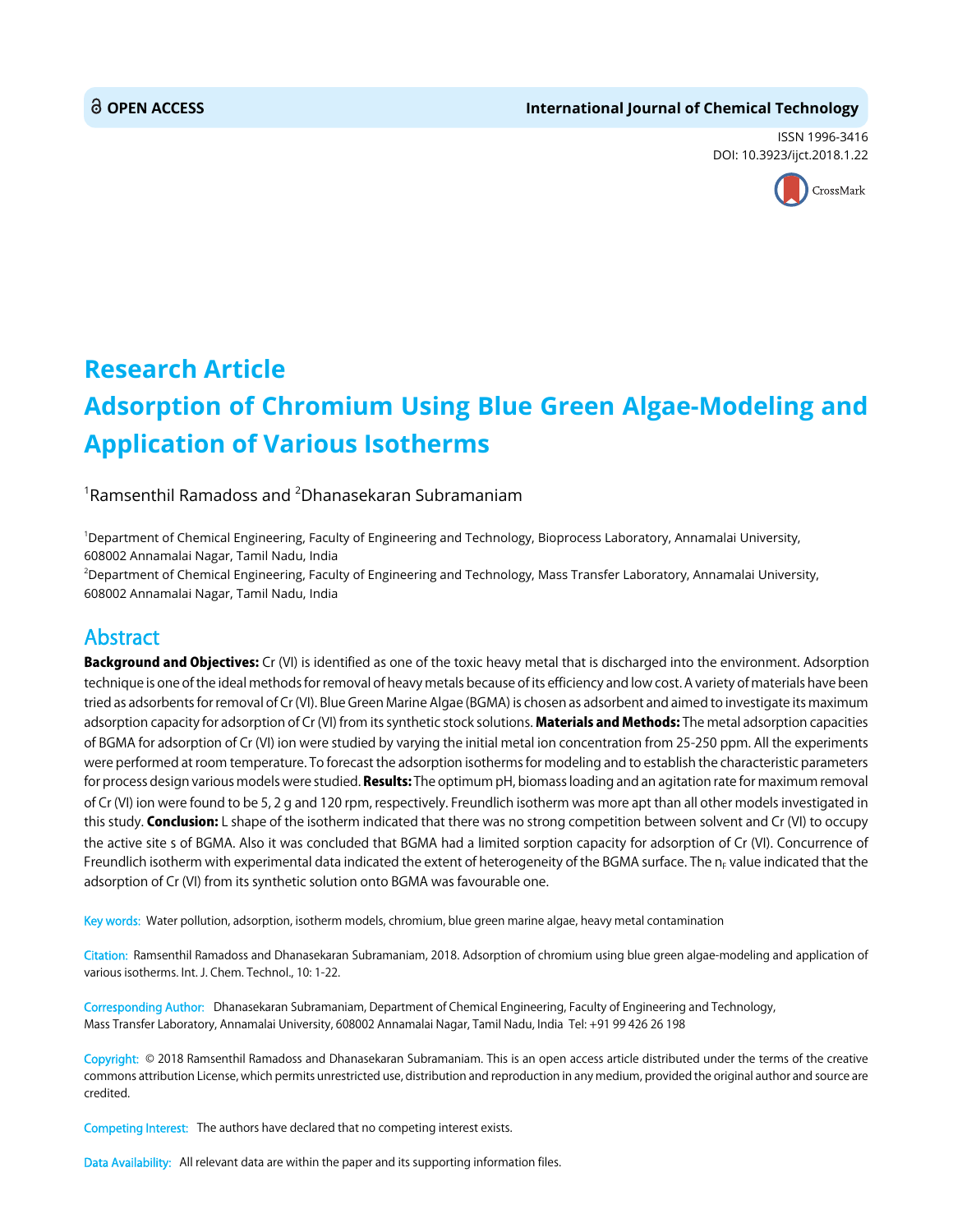#### INTRODUCTION

Water pollution by heavy metal contamination is a serious threat to mankind and aquatic life. The present study is aimed to focus the contamination by chromium. Tanning and leather industries, electroplating industries, catalyst and pigments manufacturing industries, fungicides, ceramics, crafts, glass, photography and corrosion control application are main sources for Chromium<sup>1-3</sup>. These industrial effluents can contain Cr (VI) from 10-100 mg L<sup>-1</sup> which is higher than the standard limit of 0.1 mg L<sup>-1</sup> in industrial waste water<sup>4-6</sup>. Chromium is a transition metal. It transpires in nine different forms of its oxidation states. The range is found to be  $Cr$  (-II) up to  $Cr$  (+VI). The Cr (III) and Cr (VI) oxidation states are the most commonly observed in chromium compounds. In aqueous systems contamination with chromium is mainly found as Cr (III) and Cr (VI). The remaining forms are rare states<sup>1</sup>. Cr (III) is considered as a bioelement since it plays an important role in the metabolic activity of plants and animals at its low concentrations<sup>7-9</sup>. But Cr (VI) is highly toxic<sup>10-13</sup>.

According to report submitted by IARC<sup>14-16</sup>, Cr (VI) is classified in Group 1 (carcinogenic to humans) and chromium (III) is classified in Group 3 (not carcinogenic to humans). The maximum permissible limit of Cr (VI) for discharge to land surface water is 0.1 mg  $L^{-1}$  and in potable water 0.05 mg  $L^{-1}$  17-20. Hence utmost attention is emerged in the removal of chromium (VI) from wastewater before discharge into the aquatic system. Ion exchange, membrane separation, dialysis and electro dialysis reduction followed by chemical precipitation, electro coagulation and adsorption/filtration are the conventional treatment technologies to remove Cr (VI) from water and wastewater $21-24$ . Among the various conventional methods, adsorption is documented as the most efficient, promising and widely used fundamental technique. It is simple and cost effective for recovering and eliminating heavy metal ions from dilute solutions<sup>25-28</sup>. Understanding the basic mechanism of adsorption is also simple. It is a surface phenomenon in which one or more components present in a multi-component fluid (gas or liquid) mixture is attracted to the surface of solid adsorbents via physical or chemical bonds<sup>29-32</sup>. The presence of metal ions in aqueous media and subsequent development of pollution measures have resulted in the success of adsorption process. Studies with various bio sorbents are abundant in literature which includes seaweeds, moulds, yeast, bacteria, crab shells and agricultural products so on33-35.

Marine macro-algae are harvested or cultivated in many parts of the world and are therefore readily available in large quantities for the development of highly effective bio sorbent materials<sup>13</sup>. The microalgae which exist in the freshwater environment and in the oceans are important in global ecology, extremely efficient and taxonomically diverse<sup>36-39</sup>.

The investigation of adsorption capacities of various adsorbents for the removal chromium has been made conventionally with study of two parameter models. Extensive investigation have been made by various researchers in evaluating the characteristics of specific adsorbent-adsorbate systems and evaluating the degree of applicability of two parameter models for the systems concerned specifically. The mechanism of chromium adsorption from relevant sources with three, four and five parameter models in literature is very limited<sup>40,41</sup>. Hence it is essential to formulate the adsorption phenomena with well-designed models describing adsorption isotherms.

Description with high parameter models may lead to provide very clear and apt information about the adsorption process under equilibrium condition. Then the applicability of one and two parameter isotherm models have very limited<sup>41-44</sup>. The high parameter model would overcome the limitations of the simple models with two-parameter<sup>44-47</sup>. The objectives of the present research were to study the single metal removal efficiency and biosorption capacity of BGMA for the removal of Cr (VI) metal ions from the synthetically prepared stock solution. More emphasis was given to analyze the isotherm data-two, three, four and five parameter models.

#### MATERIALS AND METHODS

Blue Green Marine Algae (BGMA) used in this investigation to recover the hexavalent chromium metal ion from its respective synthetic solution under equilibrium condition. Preparation of adsorbent, synthetic stock solution and determination optimum experimental parameters viz., pH, temperature and adsorbent dosage under batch condition were provided here along with the effect initial metal ion concentration of equilibrium metal uptake. Analyses of effluent concentration to calculate the equilibrium metal uptake experimentally and theoretically with isotherm models were discussed.

Adsorbent-BGMA: BGA used in this investigation for the study of biosorption of Cr (VI) ions from its synthetic stock solution. The algae were collected from ponds in and around Chidambaram town and Veeranam Lake. The algae was washed with distilled water and dried at room temperature (above  $30^{\circ}$ C) then it was powdered with a uniform size of 150-200 microns. The dried and powered algae was immobilized on silica gel using standard methods for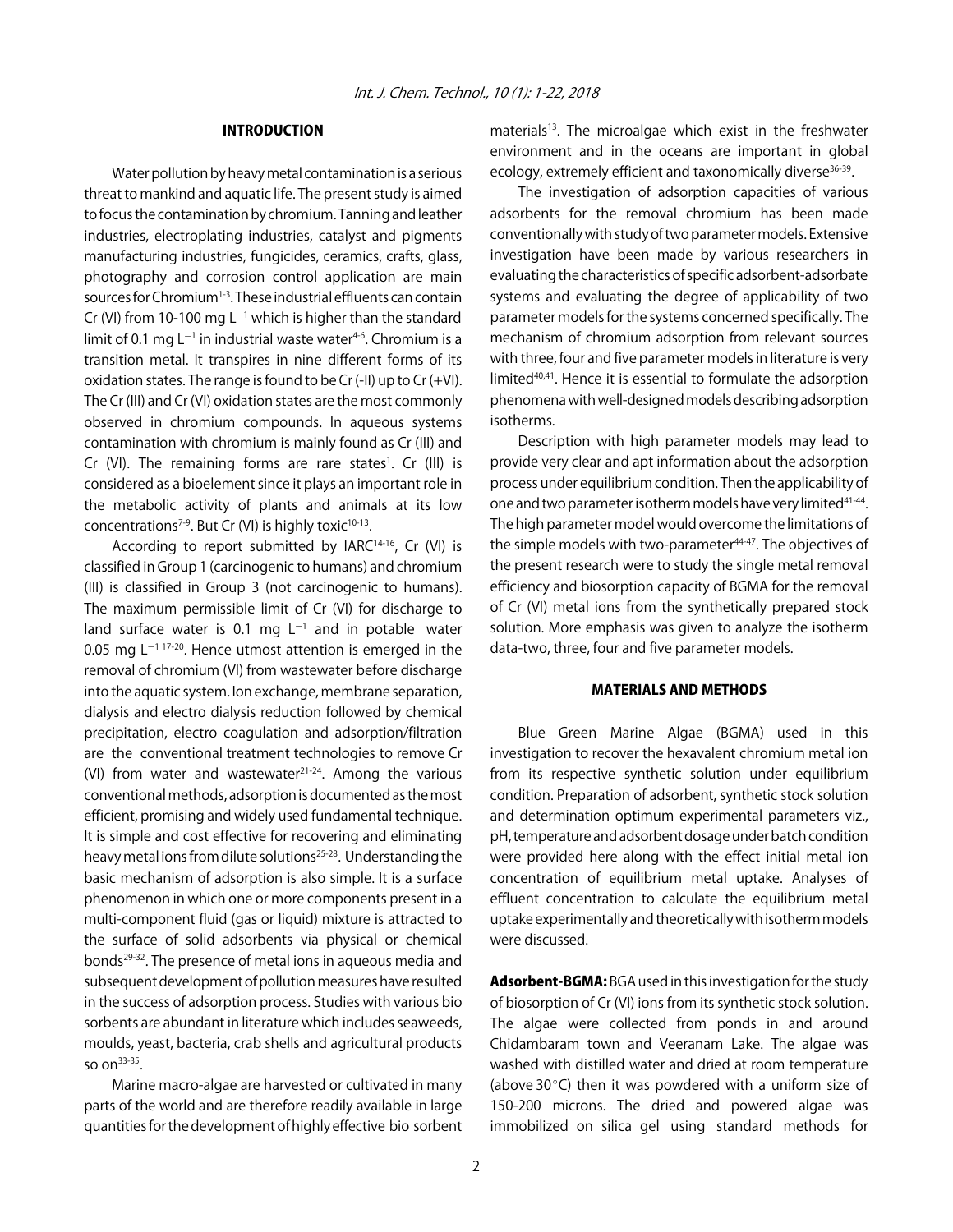continuous adsorption<sup>48</sup> which involves wetting a mixture of silica gel and biomass with ultra pure water followed by drying at  $150^{\circ}$ C for 20 min.

Adsorbate-Cr (VI): Analytical grade salt Potassium Dichromate  $K<sub>2</sub>Cr<sub>2</sub>O<sub>7</sub>$  is used to prepare the synthetic hexavalent chromium Cr (VI) solution. The stock solution of Cr (VI) was prepared by dissolving a pre calculated quantity of respective salt in double distilled water. This stock solutions are further diluted to obtain desired concentration in the range of 25-200 ppm. The pH of each solution is adjusted 2-6. The pH adjustments were done by using 0.1 N nitric acid (HNO<sub>3</sub>) and 0.1 N sodium hydroxide (NaOH) solutions.

Analysis: The batch bio sorption study was carried out in a 500 mL conical flask. The initial metal ion concentrations are varied to 25, 50, 100, 125, 150, 175, 200 and 250 ppm. The pH adjustments are done by using 0.1 N nitric acid (HNO<sub>3</sub>) and 0.1 N sodium hydroxide (NaOH) solutions. The biomass to be added to the conical flask is varied from 0.5, 1.0, 1.5, 2.0 and 2.5 g. All the experiments are performed at the room temperature. The flasks are kept in a rotary shaker at rpm of 120 for 24 h. This is more than sufficient for adsorption equilibrium. The samples are taken regularly with predetermined time intervals. The percentage removal and specific uptake of metal is then calculated.

The bio sorption of Cr (VI) metal ions from its respective synthetic solutions by the BGMA is performed under shaking conditions in rotary shaker (REMI-12, India). The experiments are performed under batch operation mode. To each 400 mL of metal solution a desired quantity of the blue green microalgae is added in 500 mL conical flasks. The mixture is agitated in the rotary shaker at the room temperature and at 120 rpm for predetermined time intervals.

The initial and final concentrations of metal solutions are predicted by double beam Atomic Adsorption Spectrophotometer (AAS SL176-Elico Limited India). The percentage removal of metal ions is calculated from the initial concentration (C<sub>i</sub>) and the analyzed final concentration (C<sub>eq</sub>) of the metal ion solution according to the following Eq. 1:

Removal (%) = 
$$
\frac{C_i - C_{eq}}{C_i} \times 100
$$
 (1)

The equilibrium metal uptake is calculated from the initial concentration (C $_{\rm i}$ ) and the analyzed final concentration (C $_{\rm eq}$ ) of the metal ion solution according to the following Eq. 2:

$$
q = \frac{V}{M} (C_{i} - C_{eq})
$$
 (2)

where, V is the volume of liquid sample in liter and M is the weight of bio sorbent. The same procedure is repeated for another initial metal ion concentration of 50, 75, 100, 125, 150, 175, 200 and 250 ppm of all the metals. The experimental variables namely pH and biomass loading are optimized and at these optimized conditions the effect of Initial metal ion concentration on percentage removal and specific uptake of metal ions are studied.

#### EQUILIBRIUM ADSORPTION ISOTHERMS

Two parameter models (Langmuir, Freundlich, Dubinin-Radushkevich, Temkin, Hill-de Boer, Fowler-Guggenheim, Flory-Huggins, Halsey, Harkin-Jura, Jovanovic and Elovich, Kiselev), Three parameter models (Hill, Redlich-Peterson, Sips, Langmuir-Freundlich, Fritz-Schlunder-III, Radke-Prausnits-I, Radke-Prausnits-II, Radke-Prausnits-III, Toth, Khan, Koble-Corrigan, Jossens, Jovanovic-Freundlich, Brouers-Sotolongo, Vieth-Sladek, Unilan, Holl-Krich and Langmuir-Jovanovic), Four parameter models (Fritz-Schlunder-IV, Baudu Weber-van Vliet and Marczewski-Jaroniec) and Five parameter model (Fritz-Schlunder-5) are used to analyze the experimental equilibrium adsorption data.

**Cftool and goodness-of-fit statistics:** Applicability of these models to fit the experimental data in predicting the mechanism of adsorption is accomplished using cftool kit available in MATLAB R2010a software. This toolkit aids in estimating the model parameters along with the non-linear Regression coefficient  $(R^2)$ , Sum of Squares due to Error (SSE) and Root Mean Squared Error (RMSE).

Isotherm models-theoretical knowledge: The isotherms of adsorption indicate the distribution of molecules between the liquid and solid phase when the adsorption process reaches equilibrium. It is employed to establish the maximum capacity of adsorption of metals on adsorbents, expressed in terms of quantity of metal adsorbed per unit mass of adsorbent used (mg  $g^{-1}$ ). Insight knowledge on adsorption mechanism provides proper understanding and interpretation on the phenomena of adsorption of metal ions on the surface of adsorbents. This enables to improvise the adsorption pathways to facilitate effective design of adsorption<sup>49,50</sup>.

**Two parameter models:** In this section, more attention is paid to accrue theoretical insight knowledge on models containing two parameters to explain the adsorption mechanism. Essential theoretical approach for a total of twelve models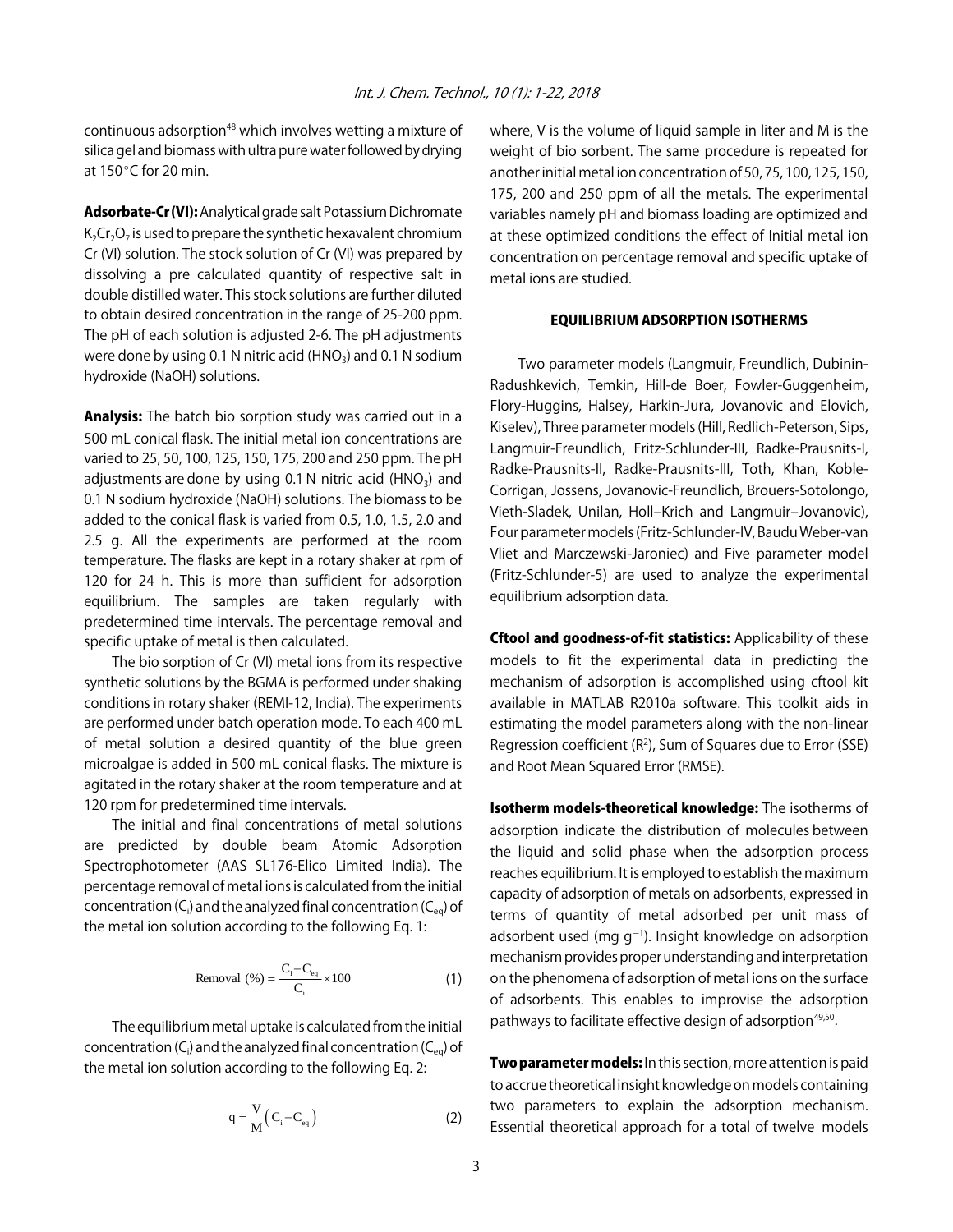viz., Langmuir, Freundlich, Dubinin-Radushkevich, Temkin, Hill-de Boer, Fowler-Guggenheim, Flory-Huggins, Halsey, Harkin-Jura, Jovanovic, Elovich and Kiselev are provided.

Langmuir isotherm model: The Langmuir model assumes that the surface as homogeneous. This model clearly indicates that the adsorption sites have equal sorbate affinity. Also the adsorption at one site does not affect sorption at the adjacent site. The formation of monolayer coverage of the adsorbate at the outer surface of the adsorbent is well explained by this model. It accounts the surface coverage by balancing the rate of adsorption and rate of desorption relatively under equilibrium condition.

This model sates that the rate of adsorption is proportional to the fraction of the adsorbent surface that is open while desorption is proportional to the fraction of the adsorbent surface that is covered<sup>51,52</sup>. The model is given in Eq. 3:

$$
q_{\rm eq} = \frac{q_{\rm max} b_{\rm L} C_{\rm eq}}{1 + b_{\rm L} C_{\rm eq}}\tag{3}
$$

where,  $b<sub>l</sub>$  is Langmuir constant related to adsorption capacity (mg  $g^{-1}$ ), which correlates the variation of the suitable area and porosity of the adsorbent. The features of the Langmuir isotherm can be explained by a dimension less constant called the Langmuir separation factor  $R_1$  which is calculated as Eq. 4:

$$
R_{L} = \frac{1}{1 + b_{L} q_{max}} \tag{4}
$$

where,  $R_{\text{L}}$  values indicate the adsorption to be unfavorable when  $R_1 > 1$ , linear when  $R_1 = 1$ , favourable when  $0 < R_1 < 1$  and irreversible when  $R_1 = 0$ .

Freundlich isotherm model: The Freundlich adsorption isotherm model indicates the extent of heterogeneity of the adsorbent surface. The adsorptive sites are made up of small heterogeneous adsorption sites each of which is homogeneous<sup>28</sup>. The model is given in Eq. 5:

$$
q_{eq} = a_r C_{eq}^{\frac{1}{n_r}}
$$
 (5)

where,  $\mathsf{a}_\mathsf{F}$  is Freundlich adsorption capacity (L mg $^{-1}$ ) and  $\mathsf{n}_\mathsf{F}$  is adsorption intensity. Relative distribution of the energy and the heterogeneity of the adsorbate sites are well indicated by this model. The larger the value of the adsorption capacity  $a_F$ , the higher the adsorption capacity is. The magnitude of  $1/n_F$  ranges between 0 and 1, is an indicative of favourable adsorption, becoming more heterogeneous as its value tends to zero<sup>53,54</sup>

Dubinin-radushkevich isotherm model: This empirical model assumes a multilayer character involving Van Der Waal's forces applicable for physical adsorption processes. It is often used to estimate the characteristic porosity in addition to the apparent free energy of adsorption<sup>55</sup>. This empirical model is initially conceived for the adsorption of subcritical vapours onto micro pore solids following a pore filling mechanism. This model provides insight knowledge on the adsorption of gases and vapours on micro porous sorbents<sup>56</sup>.

This isotherm is applicable for intermediate range of adsorbate concentrations because it exhibits unrealistic asymptotic behaviour and does not predict Henry's laws at low pressure. Also it is suitable to distinguish the physical and chemical adsorption of metal ions with its mean free energy. Another unique feature of the Dubinin-Radushkevich isotherm is the fact that it is temperature dependent $57,58$ . Dubinin-Radushkevich isotherm model is given in Eq. 6:

$$
q_{eq} = K_{DR} exp \left[ -B_{DR} \left( RTIn \left( 1 + \frac{1}{C_{eq}} \right) \right)^2 \right]
$$
 (6)

$$
\varepsilon = RTLn\left[\frac{1}{C_{\text{eq}}}\right]
$$
 (7)

where,  $\epsilon$  is called as Polanyi Potential shown in Eq. 7. The energy of activation or mean free energy E (kJ mol $^{-1}$ ) of adsorption per molecule of the adsorbate when it is transferred to the surface of the solid from infinity in the solution and can be calculated by the Eq. 8.

$$
E = \frac{1}{\sqrt{2K_{DR}}} \tag{8}
$$

The value of E is used to predict whether an adsorption is physisorption or chemisorptions. If  $E < 8$  KJ mol<sup>-1</sup>, the adsorption is physisorption and if  $E = 8$ -16 KJ mol<sup>-1</sup>, the adsorption is chemisorptions in nature<sup>59</sup>.

Temkin isotherm model: Temkin adsorption isotherm model is highly suitable for predicting the gas phase adsorption equilibrium. On the other hand, complex adsorption systems including the liquid-phase adsorption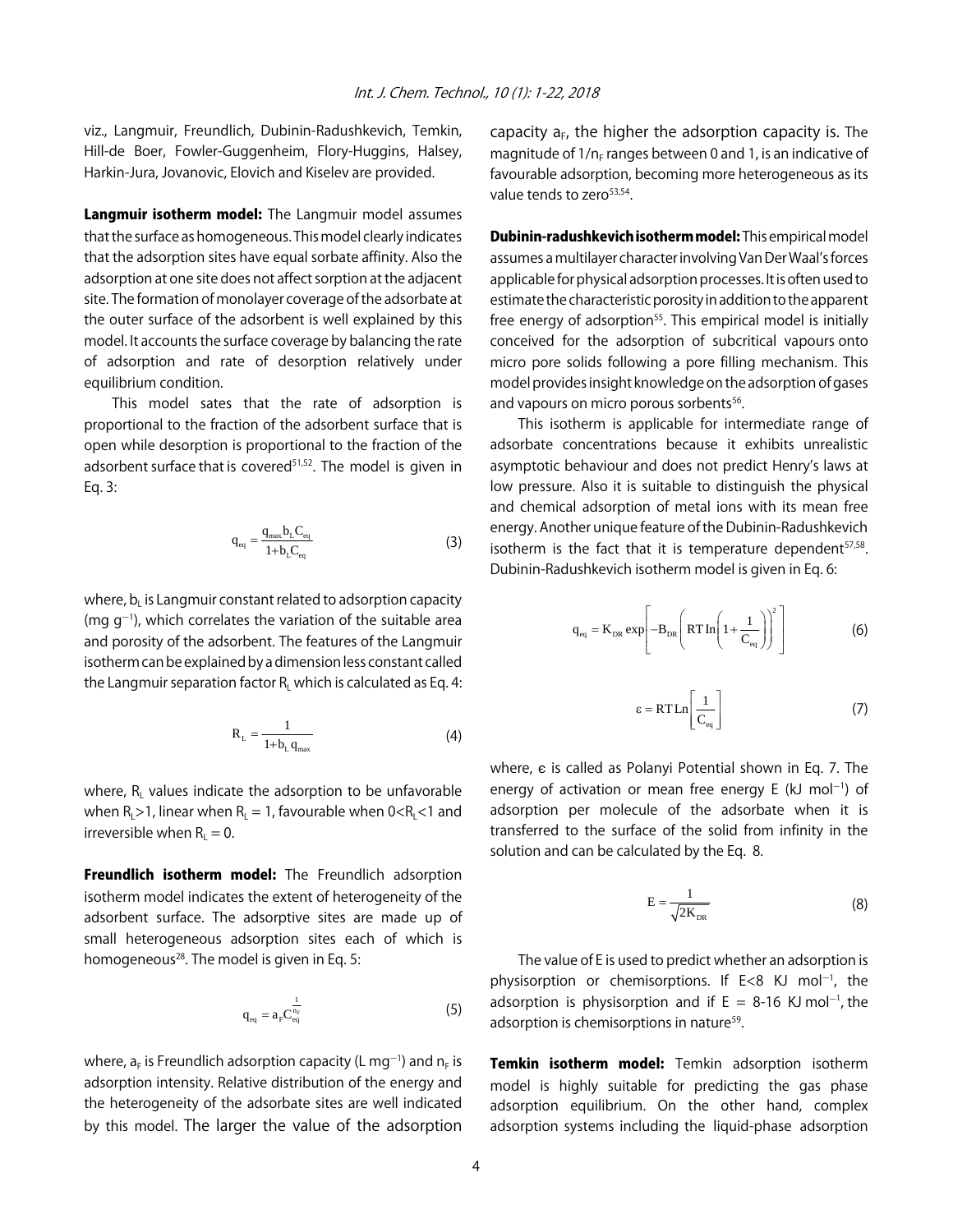isotherms are usually not suitable to be described. Moreover, Temkin isotherm model is valid only for an intermediate range of ion concentrations. It illustrates the effects of indirect adsorbate/adsorbate interactions on the adsorption process. The main assumption in this model is the heat of adsorption decreases linearly with increasing coverage and the adsorption is characterized by a uniform distribution of binding energies<sup>60,61</sup>. The Temkin adsorption isotherm model is given in Eq. 9:

$$
q_{\text{eq}} = \frac{RT}{b_{\text{T}}} \left( \ln A_{\text{T}} C_{\text{eq}} \right)
$$
 (9)

The term RT/b<sub>T</sub> correlates the heat of adsorption.  $A_T$  is the equilibrium binding constant (L mg $^{-1}$ ) equivalent to the maximum binding energy.

Hill-de boer isotherm model: Mobile adsorption as well as lateral interaction among adsorbed molecules are well described by this Hill-Deboer isotherm model<sup>62,63</sup>. The Hill-Deboer isotherm model is given in Eq. 10:

$$
K_1 C_{eq} = \frac{\theta}{1-\theta} \exp\left(\frac{\theta}{1-\theta} - \frac{K_2 \theta}{RT}\right)
$$
 (10)

Positive value of  $K_2$  indicates the attraction between adsorbed species and the negative value of  $K_2$  is the indication of repulsion. If  $K<sub>2</sub>$  is equal to zero, it indicates no interaction between adsorbed molecules and it reduces to the Volmer equation<sup>64</sup>.

Fowler-guggenheim isotherm model: Fowler-Guggenheim adsorption isotherm model details the lateral interaction of the adsorbed molecules. This is the simplest model allowing for the lateral interaction and it indicates that the heat of adsorption varies linearly with loading. Fowler-Guggenheim adsorption isotherm model is given in Eq. 11:

$$
K_{FG} C_{eq} = \frac{\theta}{1-\theta} exp\left[\frac{2\theta W}{RT}\right]
$$
 (11)

Positive W indicates that the interaction between the adsorbed molecules is attractive. Negative W value is the indication of the interaction among adsorbed molecules is repulsive. If W is equal to zero, there is no interaction between adsorbed molecules and this model reduced to the Langmuir<sup>65,66</sup>. This model simply relates the interaction between the adsorbed molecules and heat of adsorption. If the interaction between the adsorbed molecules is attractive it results an increase in heat of adsorption.

Similarly If the interaction between the adsorbed molecules is repulsive, it results a decrease in heat of adsorption.

Flory-huggins isotherm model: Flory-Huggins isotherm discusses the degree of surface coverage characteristics of the adsorbate onto the adsorbent. This model is well appropriate to find the feasibility and spontaneous nature of an adsorption process<sup>40,41,67,68</sup>. Flory-Huggins adsorption isotherm model is given in Eq. 12:

$$
\frac{\theta}{C_{\text{in}}} = K_{\text{FH}} \left[ 1 - \theta \right]^{\text{nFH}}
$$
\n(12)

where,  $K_{FH}$  is used to calculate the spontaneity Gibbs free energy.

Halsey isotherm model: Halsey adsorption isotherm model is appropriate to discuss the multilayer adsorption at a relatively large distance from the surface. The fitting of the experimental data to this equation prove to the heterosporous nature of the adsorbent<sup>69</sup>. Halsey adsorption isotherm model is given in Eq. 13:

$$
q_{\text{eq}} = \text{Exp}\left[\frac{\text{Ln} K_{\text{Ha}} - \text{Ln} C_{\text{eq}}}{n_{\text{Ha}}}\right] \tag{13}
$$

Harkin-jura isotherm model: Hurkin-Jura adsorption isotherm accounts for multilayer adsorption on the surface of absorbents having heterogeneous pore distribution. The existence of a heterogeneous pore distribution can be well explained by this model<sup>25</sup>. Hurkin-Jura adsorption isotherm model is given in Eq. 14:

$$
q_{\text{eq}} = \sqrt{\frac{A_{\text{HJ}}}{B_{\text{HJ}} - \text{Log } C_{\text{eq}}}}
$$
(14)

Jovanovic isotherm model: Jovanovic adsorption isotherm model is similar to that of Langmuir model with the approximation of monolayer localized adsorption without lateral interactions. The assumptions in this model are same in the Langmuir model in addition with the possibility of some mechanical contacts between the adsorption and desorbing molecules70. Jovanovic adsorption isotherm model is given in Eq. 15:

$$
q_{eq} = q_{max} \left[ 1 - e^{-(K_1 C_{eq})} \right] \tag{15}
$$

At high concentrations of adsorbate, it becomes the Langmuir isotherm, however does not follow the Henry's law.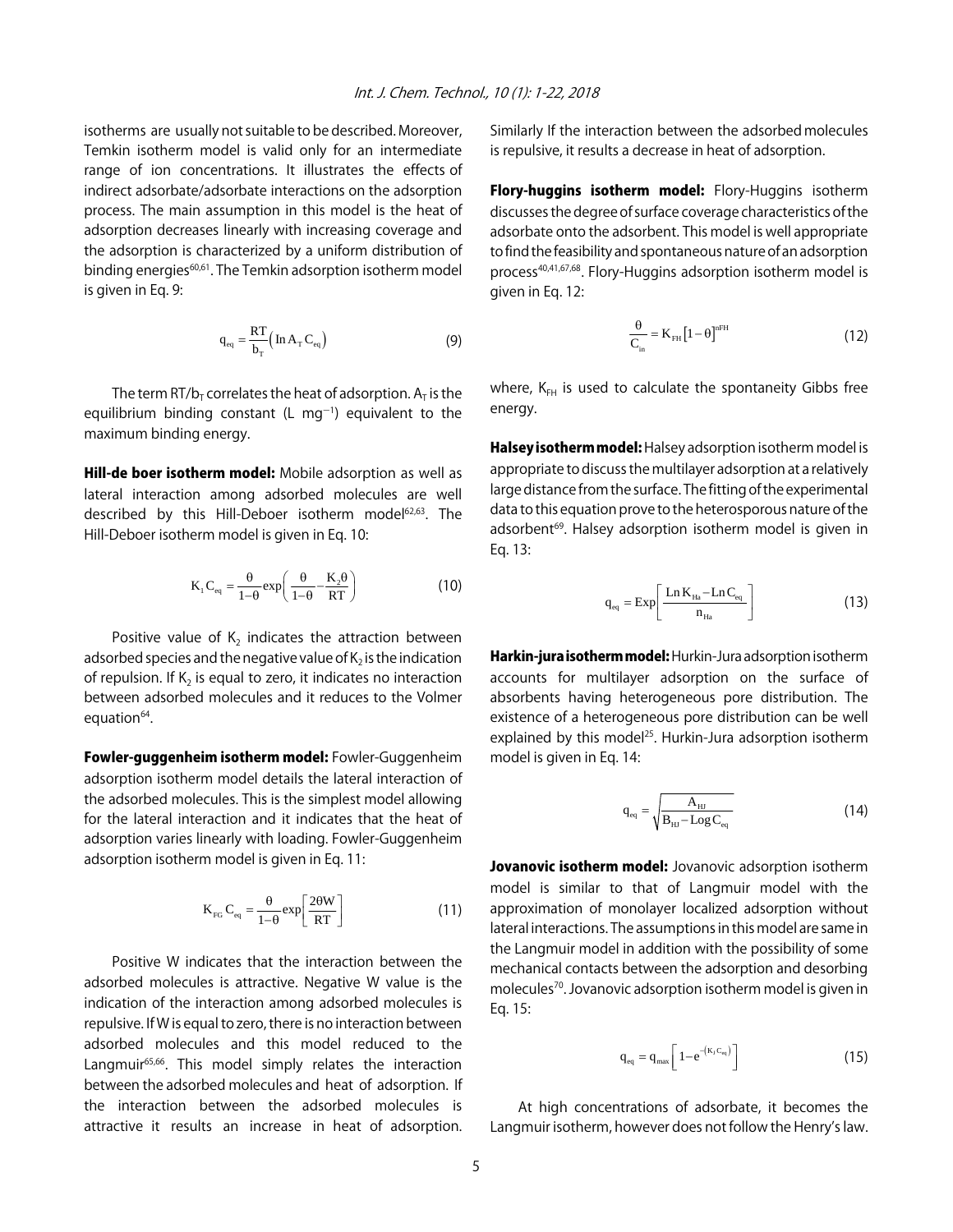**Elovich isotherm model:** The Elovich isotherm model assumes that the adsorption site grows exponentially with adsorption, indicating a multilayer adsorption. It is highly useful in describing chemisorption on highly heterogeneous adsorbents. This model is often valid for systems in which the adsorbing surface is heterogeneous<sup>71</sup>. The Elovich adsorption isotherm model is given in Eq. 16:

$$
\frac{q_{\text{eq}}}{q_{\text{max}}} = K_{\text{E}} C_{\text{eq}} \exp^{\frac{q_{\text{eq}}}{q_{\text{max}}}}
$$
(16)

Kiselev isotherm model: The Kiselev adsorption isotherm model explains the localized monomolecular layer formation of adsorbate on adsorbents<sup>72</sup>. This model is valid when surface coverage is greater than 0.68. The Kiselev adsorption isotherm model is given in Eq. 17:

$$
K_{eqK}C_{eq} = \frac{\theta}{(1-\theta)(1+K_{nK}\theta)}
$$
(17)

Three parameter models: Models containing three parameters to explain the mechanism of adsorption are discussed using sixteen models viz., Hill, Redlich-Peterson, Sips, Langmuir-Freundlich, Fritz-Schlunder-III, Radke-Prausnits, Toth, Khan, Koble-Corrigan, Jossens, Jovanovic-Freundlich, Brouers-Sotolongo, Vieth-Sladek, Unilan, Holl-Krich and Langmuir-Jovanovic.

**Hill isotherm model:** The Hill isotherm model is derived to describe the adherence of different species onto homogeneous substrates. An assumption is made in this model is adsorption is a cooperative phenomena. It indicates that the adsorbate at one site of the adsorbent would influence the other sites on the same adsorbent<sup>73</sup>. Hill adsorption isotherm model is given in Eq. 18:

$$
q_{\text{eq}} = \frac{q_{\text{max}} C_{\text{eq}}^{\text{nH}}}{K_{\text{H}} + C_{\text{eq}}^{\text{nH}}}
$$
(18)

If  $n_H$  is greater than 1, this isotherm indicates positive co-operativity in binding,  $n_H$  is equal to 1, it indicates non-cooperative or hyperbolic binding and  $n_H$  is less than 1, indicating negative co-operativity in binding.

Redlich-peterson isotherm model: The Redlich-Peterson isotherm model is derived with hybrid features of Langmuir and Freundlich isotherms. Consequently the mechanism of adsorption is a hybrid one and it does not follow ideal monolayer adsorption<sup>74</sup>. This Redlich-Peterson isotherm model is given in Eq. 19:

$$
q_{\text{eq}} = \frac{A_{\text{RP}} C_{\text{eq}}}{1 + B_{\text{RP}} C_{\text{eq}}^{\beta}}
$$
(19)

This model is applicable with wide concentration range, the model has a linear dependence on concentration in the numerator and an exponential function in the denominator. It is applicable for both homogeneous and heterogeneous systems. At high liquid-phase concentrations of the adsorbate, Redlich-Peterson isotherm model reduces to the Freundlich model. This model approaches Henrys Law model when the liquid phase concentration is low. The exponent,  $\beta_{RP}$ , generally ranges between 0 and 1. While  $\beta_{RP} = 1$  this model approaches Langmuir model and  $\beta_{RP} = 0$  this isotherm approaches to Freundlich model.

Sips isotherm model: Sips adsorption isotherm model described mainly the localized adsorption without adsorbateadsorbate interactions<sup>75</sup>. This model is a combined of Langmuir and Freundlich expressions developed to predict the heterogeneous adsorption systems. The limitation of increased adsorbate concentration normally associated with the Freundlich isotherm is neglected in this model. At low adsorbate concentrations, it is transformed to Freundlich isotherm. At high adsorbate concentrations, it predicts a monolayer adsorption capacity characteristic of the Langmuir isotherm76. Sips adsorption isotherm model is given in Eq. 20:

$$
q_{eq} = \frac{q_{m}K_{s} C_{eq}^{\beta s}}{1 + K_{s} C_{eq}^{\beta s}}
$$
(20)

When  $\beta_s$  equal to 1 this isotherm approaches Langmuir isotherm and  $\beta_5$  equal to 0, this isotherm approaches Freundlich isotherm.

Langmuir-freundlich isotherm model: Langmuir-Freundlich isotherm model describes the adsorption in heterogeneous surfaces. It explains the distribution of adsorption energy of the adsorbent onto heterogeneous surface. When the adsorbate concentration is low, this model becomes the Freundlich isotherm model, contradictorily when the adsorbate concentration is high, this model becomes the Langmuir isotherm<sup>51</sup>. Langmuir-Freundlich isotherm model is given in Eq. 21:

$$
q_{\rm eq} = \frac{q_{\rm max} (K_{\rm LF} C_{\rm eq})^{m_{\rm LF}}}{1 + (K_{\rm LF} C_{\rm eq})^{m_{\rm LF}}} \tag{21}
$$

where,  $m_{LF}$  is heterogeneous parameter and it lies between 0 and 1.  $m_{IF}$  would increase with a decrease in degree of surface heterogeneity. For mLF is equal to 1, this model covert to Langmuir model.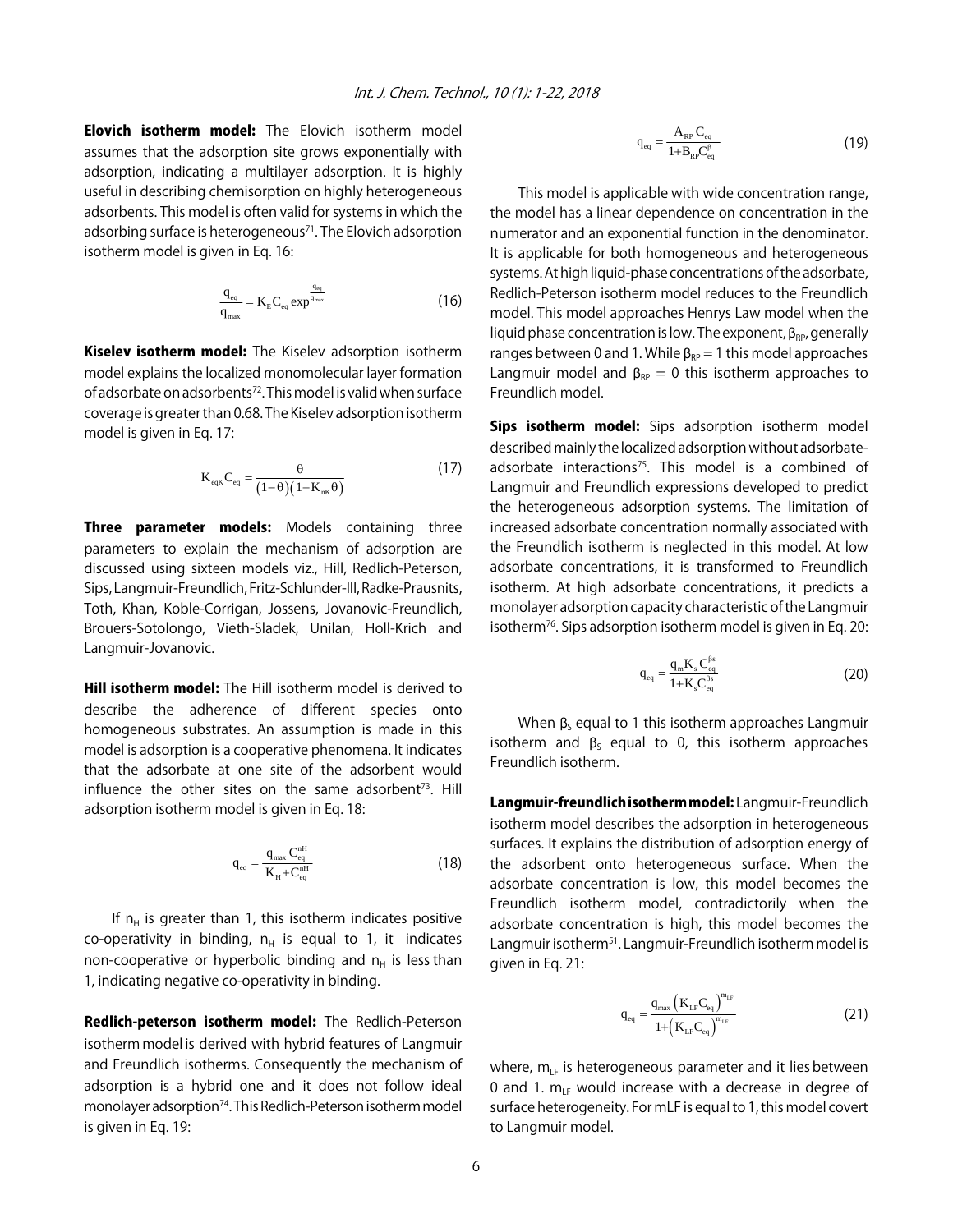Fritz-schlunder-III isotherm model: Fritz-Schlunder three parameter isotherm models is developed to fit over an extensive range of experimental results because of huge number of coefficients in their isotherm<sup>77</sup>. This expression is given in Eq. 22:

$$
q_{\text{eq}} = \frac{q_{\text{max}} K_{\text{FS3}} C_{\text{eq}}}{1 + q_{\text{max}} C_{\text{eq}}^{\text{m}_{\text{FS3}}}}
$$
(22)

If  $m_{FS3}$  is equal to 1, the Fritz-Schlunder-III model becomes the Langmuir model but for high concentrations of adsorbate, the Fritz-Schlunder-III reduces to the Freundlich model.

Radke-prausnitz isotherm model: The Radke-Prausnitz isotherm model has several important properties which makes it more preferred in most adsorption systems at low adsorbate concentration. This isotherm is applicable over a wide range of adsorbate concentration. This isotherm model reduces to a linear isotherm (Henrys Model) when the adsorbate concentration is low. This model becomes the Freundlich isotherm when the adsorbate concentration is high. When Radke-Prausnitz model exponent  $m_{\text{Rap3}}$  is equal to zero, this model becomes the Langmuir isotherm<sup>78</sup>. Radke-Prausnitz isotherm models are given in Eq. 23-25:

Model 1 
$$
q_{eq} = \frac{q_{max} K_{RaP1} C_{eq}}{\left[1 + K_{RP1} C_{eq}\right]^{m_{RaP1}}}
$$
 (23)

$$
\text{Model 2} \quad q_{\text{eq}} = \frac{q_{\text{max}} K_{\text{RaP2}} C_{\text{eq}}}{1 + K_{\text{RP2}} C_{\text{eq}}^{m_{\text{RaP2}}}} \tag{24}
$$

$$
\text{Model 3} \quad q_{eq} = \frac{q_{\text{max}} K_{\text{RaP3}} C_{eq}^{\text{m}_{\text{RaP3}}}}{1 + K_{\text{RP3}} C_{eq}^{\text{m}_{\text{RaP3}-1}}} \tag{25}
$$

If the value of both  $m_{RaP1}$  and  $m_{RaP2}$  is equal to 1, the Radke-Prausnitz 1, 2 models reduce to the Langmuir model but at low concentrations, the models become Henry's law, but for high adsorbate concentration, the Radke-Prausnitz 1 and 2 models becomes the Freundlich model. But the Radke-Prausnitz-3 equation reduces to Henry's law while the exponent  $m_{\text{RaP3}}$  is equal to 1 and become Langmuir isotherm when the exponent  $m_{Rap3}$  is equal to 0.

Toth isotherm model: Toth adsorption isotherm model is developed to describe the heterogeneous adsorption systems which satisfy both low and high end boundary of adsorbate concentration. This model is the modified form of Langmuir isotherm with the intension of rectifying the error between experimental and predicted data $79$ . The Toth isotherm model is given Eq. 26:

$$
q_{eq} = \frac{q_{max} C_{eq}}{\left(\frac{1}{K_T} + C_{eq}^{n_r}\right)^{\frac{1}{n_r}}}
$$
(26)

It is clear that when  $n = 1$ , this equation reduces to Langmuir isotherm equation, the process approaches onto the homogeneous surface. Therefore the parameter n characterizes the heterogeneity of the adsorption system. If it deviates further away from unity, then the system is said to be heterogeneous. This isotherm model is suitable for the modelling of several multilayer and heterogeneous adsorption systems.

Khan isotherm model: The Kahn isotherm model is developed for adsorption of bi-adsorbate from pure dilute equations solutions. This isotherm has applicable on both limits Freundlich on one end and Langmuir isotherm on the other end<sup>80</sup>. Kahn isotherm model is given in Eq. 27:

$$
q_{eq} = \frac{q_{m}b_{K}C_{eq}}{(1 + b_{K}C_{eq})^{aK}}
$$
 (27)

While,  $a_k$  is equal to 1, Toth model approaches the Langmuir isotherm model and at higher values of concentration, Toth model reduces to the Freundlich isotherm model.

Koble-corrigan isotherm model: Koble-Corrigan isotherm model is the resemblance of Sips isotherm model. This model incorporates both Langmuir and Freundlich isotherm<sup>81</sup>. Koble-Corrigan isotherm model is given in Eq. 28:

$$
q_{eq} = \frac{A_{\text{KC}} C_{eq}^{n_{\text{KC}}}}{1 + B_{\text{KC}} C_{eq}^{n_{\text{KC}}}}
$$
(28)

This model reduces to Freundlich at high adsorbate concentrations. It is only valid when the constant n is greater than or equal to 1. When n is less than unity, it signifies that the model is incapable of defining the experimental data despite high concentration coefficient or low error value.

Jossens isotherm model: The Jossens isotherm model is developed on the basis of energy distribution of adsorbate-adsorbent interactions at adsorption sites. An assumption is made in this model is the adsorbent has heterogeneous surface with respect to the interactions it has with the adsorbate<sup>82</sup>. At low concentrations this model is reduced to Henry's law model. Jossens isotherm model is given in Eq. 29: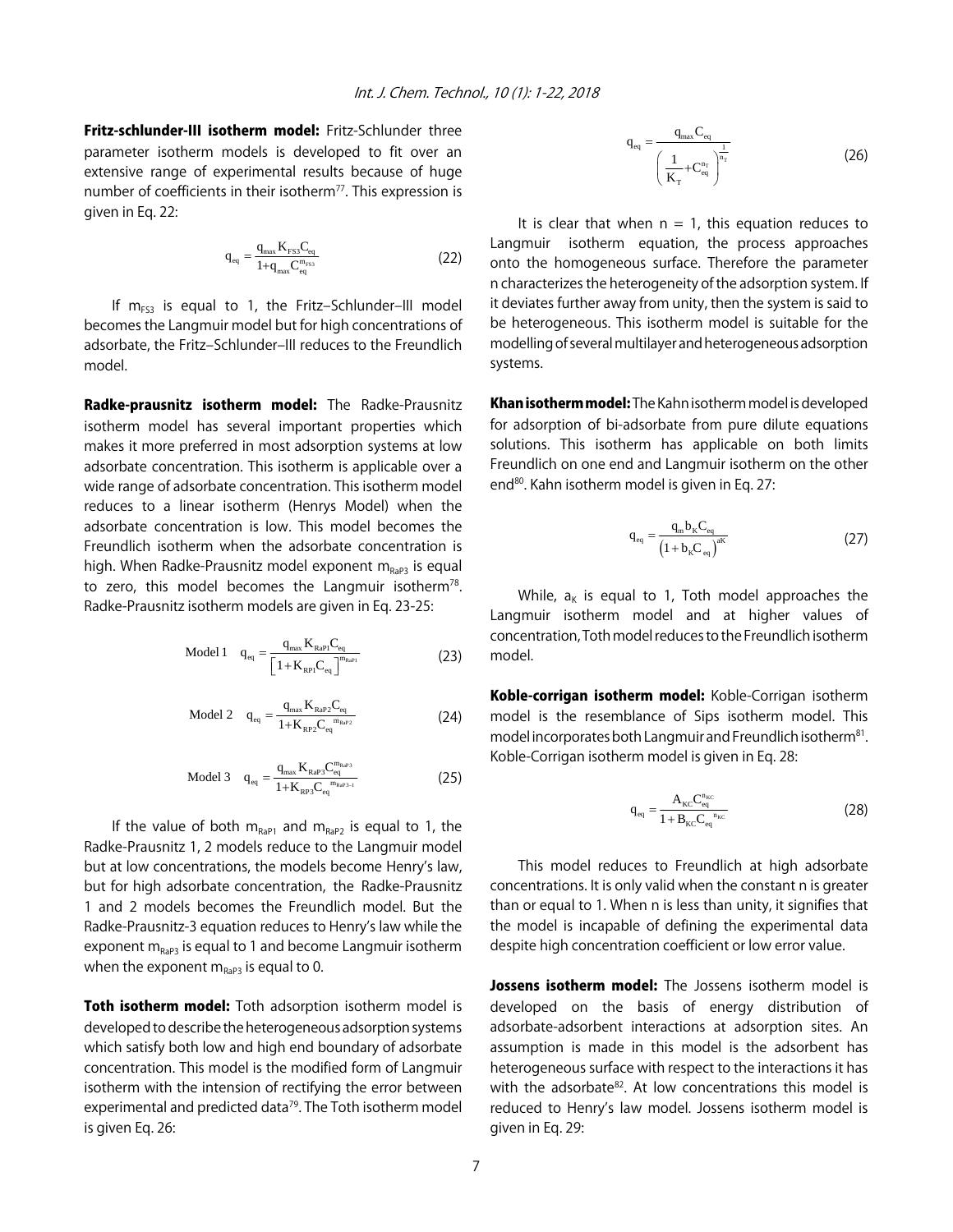$$
q_{eq} = \frac{K_{J}C_{eq}}{1 + JC_{eq}} \tag{29}
$$

where, J is corresponds to Henry's constant at low capacities.  $b<sub>1</sub>$  is Jossens isotherm constant and it is characteristic of the adsorbent irrespective of temperature and the nature of adsorbents.

Jovanovic freundlich isotherm model: Jovanovic-Freundlich isotherm model is developed to describe single-component adsorption equilibrium on heterogeneous surfaces. An assumption is made in this model is the rate of decrease of the fraction of the surface unoccupied by the adsorbate molecules is proportional to a certain power of the partial pressure of the adsorbate. If the adsorbent surface is homogeneous, this model reduced to Jovanovic. At low pressures, the equation reduces to the Freundlich isotherm but at high pressures, monolayer coverage is achieved. As in the case of Jovanovic model, the Jovanovic-Freundlich model regard as the possibility of some mechanical contacts between the adsorbing and desorbing molecules. Furthermore, this isotherm was utilized for heterogeneous surfaces without lateral interactions<sup>83</sup>. Jovanovic-Freundlich isotherm model is given in Eq. 30:

$$
q_{\rm eq} = q_{\rm max} \left[ 1 - e^{-(K_{\rm JF} C_{\rm eq}^{\rm nJF})} \right]
$$
 (30)

Brouers-sotolongo isotherm model: This isotherm is designed in the form of deformed exponential function for adsorption onto the heterogeneous surface mainly because of Langmuir who has recommended the extension of the simple Langmuir isotherm to non-uniform adsorbent surfaces. The assumption made in this isotherm is the surface of adsorbent consists of a fixed number of patches of active sites of equal energy<sup>84</sup>. Brouers-Sotolongo model is given in Eq. 31:

$$
q_{\text{eq}} = q_{\text{max}} \left[ 1 - e^{(-K_{\text{BS}} C_{\text{eq}}^{\text{obs}})} \right]
$$
 (31)

The parameter  $a_{BS}$  is related with distribution of adsorption energy and the energy of heterogeneity of the adsorbent surfaces at the given temperature<sup>85</sup>.

Vieth-sladek isotherm model: This model incorporates two distinct sections to calculate the diffusion rates in solid adsorbents from transient adsorption. The first one is defined by a linear section (Henry's law) and second one is non-linear section (Langmuir isotherm). The linear section clarifies the

physisorption of gas molecules onto the amorphous adsorbent surfaces and the non-linear section explains the adherence of gas molecules to sites on the porous adsorbent surfaces<sup>86</sup>. Vieth-Sladek isotherm model is given in Eq. 32:

$$
q_{eq} = K_{vs}C_{eq} + \frac{q_{max}\beta_{vs}C_{eq}}{1 + \beta_{vs}C_{eq}}
$$
\n(32)

Unilan isotherm model: Unilan isotherm model is presumed the application of the local Langmuir isotherm and uniform energy distribution. This equation is restricted to Henry's law, thus it is valid at extremely low adsorbate concentrations. It is frequently used for adsorption of gas phase onto a heterogeneous adsorbent surface<sup>76</sup>. Unilan isotherm model is given in Eq. 33:

$$
q_{\text{eq}} = \frac{q_{\text{max}}}{2\beta_{\text{U}}} \text{Ln} \left[ \frac{1 + K_{\text{U}} C_{\text{eq}} e^{\beta U}}{1 + K_{\text{U}} C_{\text{eq}} e^{-\beta U}} \right]
$$
(33)

The higher the model exponent  $\beta_{U}$ , the system is more heterogeneous. If  $\beta_{\text{U}}$  is equal to 0, the Unilan isotherm model becomes the classical Langmuir model as the range of energy distribution is zero in this limit $82,87,88$ .

Holl-krich isotherm model: Holl-Krich Isotherm Model is a modified form of Langmuir isotherm<sup>89</sup>. This model becomes the Freundlich isotherm at low concentrations. The capacity reaches a finite capacity more leisurely than the Langmuir isotherm at high concentrations<sup>55</sup>. Holl-Krich Isotherm Model is given in Eq. 34:

$$
q_{\rm eq} = \frac{q_{\rm max} K_{\rm HK} C_{\rm eq}^{n_{\rm HK}}}{1+K_{\rm HK} C_{\rm eq}^{n_{\rm HK}}}
$$
(34)

Langmuir-jovanovic isotherm model: This empirical model is the combined form of both Langmuir and Jovanovic isotherm<sup>90</sup>. The Langmuir-Jovanovic model is given in Eq. 35:

$$
q_{eq} = \frac{q_{max}C_{eq} \left[1 - e^{(K_{1J}C_{eq}^{n_{1J}})}\right]}{1 + C_{eq}}
$$
(35)

Four parameter models: The four parameter models discussed in this study are Fritz-Schlunder-IV, Baudu, Weber-van Vliet and Marczewski-Jaroniec models.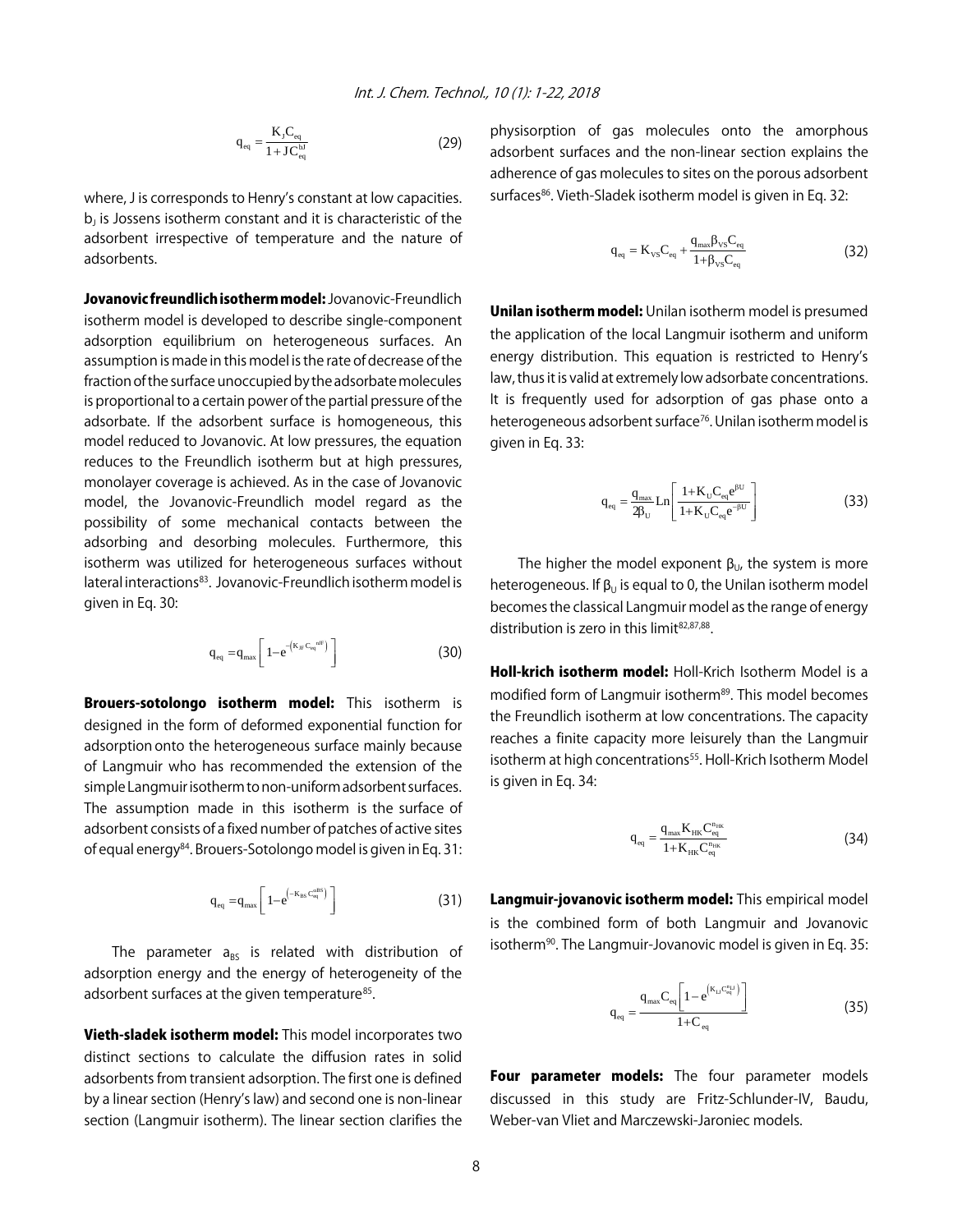Fritz-schlunder-IV isotherm model: Fritz-Schlunder IV model is another model comprised of four-parameter with combine features of Langmuir-Freundlich isotherm $77$ . The model is given in Eq. 36:

$$
q_{eq} = \frac{A_{\rm{FSS}} C_{eq}^{\alpha_{\rm{FSS}}}}{1 + B_{\rm{FSS}} C_{eq}^{\beta_{\rm{FSS}}}}
$$
(36)

This isotherm is valid when the values of  $\alpha_{FSS}$  and  $\beta_{FSS}$  are less than or equal to 1. At high adsorbate concentration, Fritz-Schlunder-IV isotherm becomes Freundlich equation. Conversely if the value of both  $a_{FS5}$  and  $\beta_{FS5}$  equal to 1, this isotherm reduces to Langmuir isotherm. At high concentrations of the adsorbate in the liquid-phase this isotherm model becomes the Freundlich.

**Baudu isotherm model:** Baudu isotherm model has been developed mainly due to the arise of discrepancy in calculating Langmuir constant and coefficient from slope an tangent over a broad range of concentrations<sup>91</sup>. Baudu isotherm model is the transformed form of the Langmuir isotherm. It is given in Eq. 37:

$$
q_{eq} = \frac{q_{max \text{ bo}} C_{eq}^{(1+x+y)}}{1 + b_o C_{eq}^{(1+x)}}
$$
(37)

This model is only applicable in the range of  $(1+x+y)$ <1 and (1+x)<1. For lower surface coverage, Baudu model reduces to the Freundlich equation<sup>92</sup>. It is given in Eq. 38:

$$
q_{eq} = \frac{q_{\text{mo bo}} C_{eq}^{(1+x+y)}}{1 + b_o}
$$
 (38)

Weber-van vliet isotherm model: Weber and van Vliet isotherm model is to describe equilibrium adsorption data with four parameters<sup>93,94</sup>. The model is given in Eq. 39:

$$
C_{eq} = P_1 q_{eq}^{\left(P_2 q_{eq}^{P_3} + P_4\right)} \tag{39}
$$

The isotherm parameters  $P_1$ ,  $P_2$ ,  $P_3$  and  $P_4$  can be defined by multiple nonlinear curve fitting techniques which is predicated on the minimization of sum of square of residual.

Marczewski-jaroniec isotherm model: The Marczewski-Jaroniec isotherm model is the resemblance of Langmuir isotherm model. It is developed on the basis of the supposition of local Langmuir isotherm and adsorption energies distribution in the active sites on adsorbent<sup>89,94</sup>. The Marczewski-Jaroniec isotherm model is given in Eq. 40:

$$
q_{eq} = q_{max} \left[ \frac{\left( K_{MJ} C_{eq} \right)^{n_{M}}}{1 + \left( K_{MJ} C_{eq} \right)^{n_{MJ}}} \right]
$$
(40)

where,  $K_{\text{MJ}}$  describes the spreading of distribution in the path of higher adsorption energy.  $n_{MJ}$  describes the spreading in the path of lesser adsorption energies. The isotherm reduces to Langmuir isotherm when  $n_{MJ}$  and  $K_{MJ}$  are equal to unity. The isotherm reduces to Langmuir-Freundlich model when  $n_{ML}$ equal to KMJ.

Five parameter model: Accounting the high parameter models certainly provides clear information on mechanism of adsorption under equilibrium condition. In this section, only one, five parameter model i.e., Fritz-Schlunder-V isotherm model is applied.

Fritz-schlunder-V isotherm model: Fritz-Schlunder adsorption isotherm model is developed with the aim of simulating the model variations more precisely for application over a wide range of equilibrium data<sup>77</sup>. Fritz-Schlunder adsorption isotherm model is given in Eq. 41:

$$
q_{\text{eq}} = \frac{q_{\text{max}} K_{\text{IFSS}} C_{\text{eq}}^{\alpha_{\text{FSS}}}}{1 + K_{\text{2FSS}} C_{\text{eq}}^{\beta_{\text{FSS}}}}
$$
(41)

#### RESULTS AND DISCUSSION

Experimental results show that the maximum adsorption of Cr (VI) by BGMA can be achieved at pH of 5 and at 2 g of BGMA biomass loading. The maximum adsorption capacity of BGMA is found to be 37.426 mg  $g^{-1}$ . The optimum agitation rate 120 rpm is maintained during the continuous 24 h of contact time.

To validate the prediction of maximum adsorption capacity of BGMA, the finding is compared with several authors who have reported their results of the investigation on adsorption of Cr (VI) using different sorbents. The maximum adsorption capacity of activated charcoal (prepared from wood apple shell) used by Doke and Khan<sup>95</sup> for removal of Cr (VI) from aqueous solution of concentration 1250 mg g<sup>-1</sup> is reported to be 151.51 mg g<sup>-1</sup> at a pH 1.8. Though the q<sub>max</sub> is relatively very higher than the present investigation, their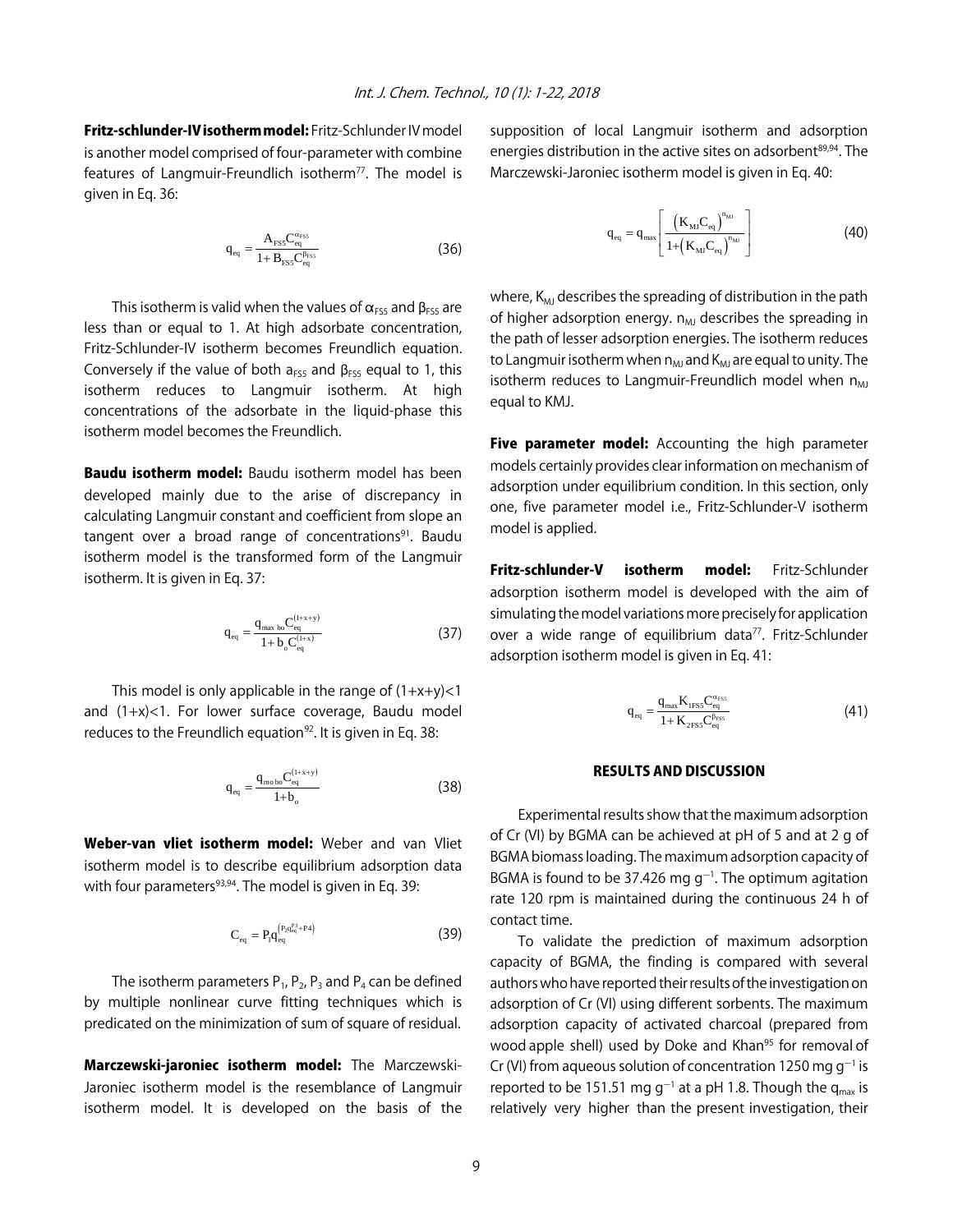

Fig. 1: Experimental results of adsorption of Cr (VI) onto BGMA

sorbent are found to be more effective at a low pH which is highly acidic. However such acidic environments are tedious, hazardous and also uneconomical to industrial scale. Similarly a new low-cost activated carbon is prepared by Gorzin and Abadi<sup>96</sup> from paper mill sludge in order to remove Cr (VI) ions from aqueous solution of concentration 100 mg  $L^{-1}$ . The maximum adsorption capacity of 23.18 mg g<sup>-1</sup> is reported at optimum pH 4.0 and contact time of 180 min. Subsequently magnetic natural zeolite-Chitosan composite is used as adsorbent to remove Cr (VI) from an aqueous solution of 200 mg  $L^{-1}$  concentration by Gaffer et al.<sup>97</sup>. The 98% of removal efficiency is reported at pH 2 and 0.2 g of dosage. Chemically treated banana peels is used by Ali et al.<sup>98</sup> as an adsorbent for removal of Cr (VI) from aqueous solution of concentration 400 mg  $L^{-1}$  and the maximum adsorption capacity reported is reported to be 6.178 mg g<sup>-1</sup> at 120 min contact time, 4.0 g L<sup>-1</sup> adsorbent dosage and 3.0 pH. Potato peels is used by Mutongo et al.99 as adsorbent for removal of Cr (VI) from aqueous solution of concentration 100 mg  $L^{-1}$  and the maximum adsorption capacity is reported as 3.28 mg  $g^{-1}$  at 48 min contact time, 4.0 g L<sup>-1</sup> adsorbent dose and 2.5 pH. Mulani *et al.*<sup>100</sup> studied the removal of chromium (VI) was performed using coffee polyphenol-formaldehyde/acetaldehyde resins as adsorbent. The maximum adsorption capacity of coffee polyphenol-formaldehyde resins is reported as 19.342 mg  $q^{-1}$ at pH 2 and 150 min contact time.

Contradictorily, Guar gum-nano zinc oxide (GG/n ZnO) bio composite is used as an adsorbent by Khan et  $al^{101}$  for enhanced removal of Cr (VI) from aqueous solution of concentration 25 mg  $L^{-1}$  and the maximum adsorption capacity is reported as 55.56 mg  $g^{-1}$  at 50 min contact time,

1.0 g L<sup>-1</sup> adsorbent dose and 7.0 pH. Though the reported  $q_{max}$ is found to be very high efficiency with an artificially made sorbent, this is comparatively inferior to naturally occurring BGMA in terms of availability, accessibility and cost.

Adsorption isotherms: The shape of the adsorption isotherms aids to classify the nature of the phenomena of adsorption of Cr (VI) onto BGMA. The experimental adsorption nature of Cr (VI) from its synthetic aqueous solutions onto BGMA is shown in Fig. 1 which is very much useful to perceive the shape of the isotherm<sup>102,41</sup>. Giles *et al*.<sup>103</sup> classified the isotherms according to their shapes and grouped as L, S, H and C. Based on the above classification, the isotherm of Cr (VI) onto BGMA shows the L curve pattern. The L shape is the indication of no strong competition between solvent and the adsorbate to occupy the adsorbent surface sites. Figure 1 shows concavity curve which indicates that the ratio between the concentration of the compound remaining in solution and adsorbed on the solid decreases when the solute concentration increases. It reveals the progressive saturation of the solid.

Limousin *et al.*<sup>46</sup> details further, two sub-groups of L shaped isotherms: (i) The curve reaches a strict asymptotic plateau (the solid has a limited sorption capacity) and (ii) The curve does not reach any plateau (the solid does not show clearly a limited sorption capacity). Figure 1 infers that BGMA has a limited sorption capacity for adsorption of Cr (VI) under the conditions employed in this investigation.

Two parameter models: The values of parameters and regression coefficient  $R^2$  of two parameter adsorption isotherm models for adsorption of Cr (VI) onto BGMA are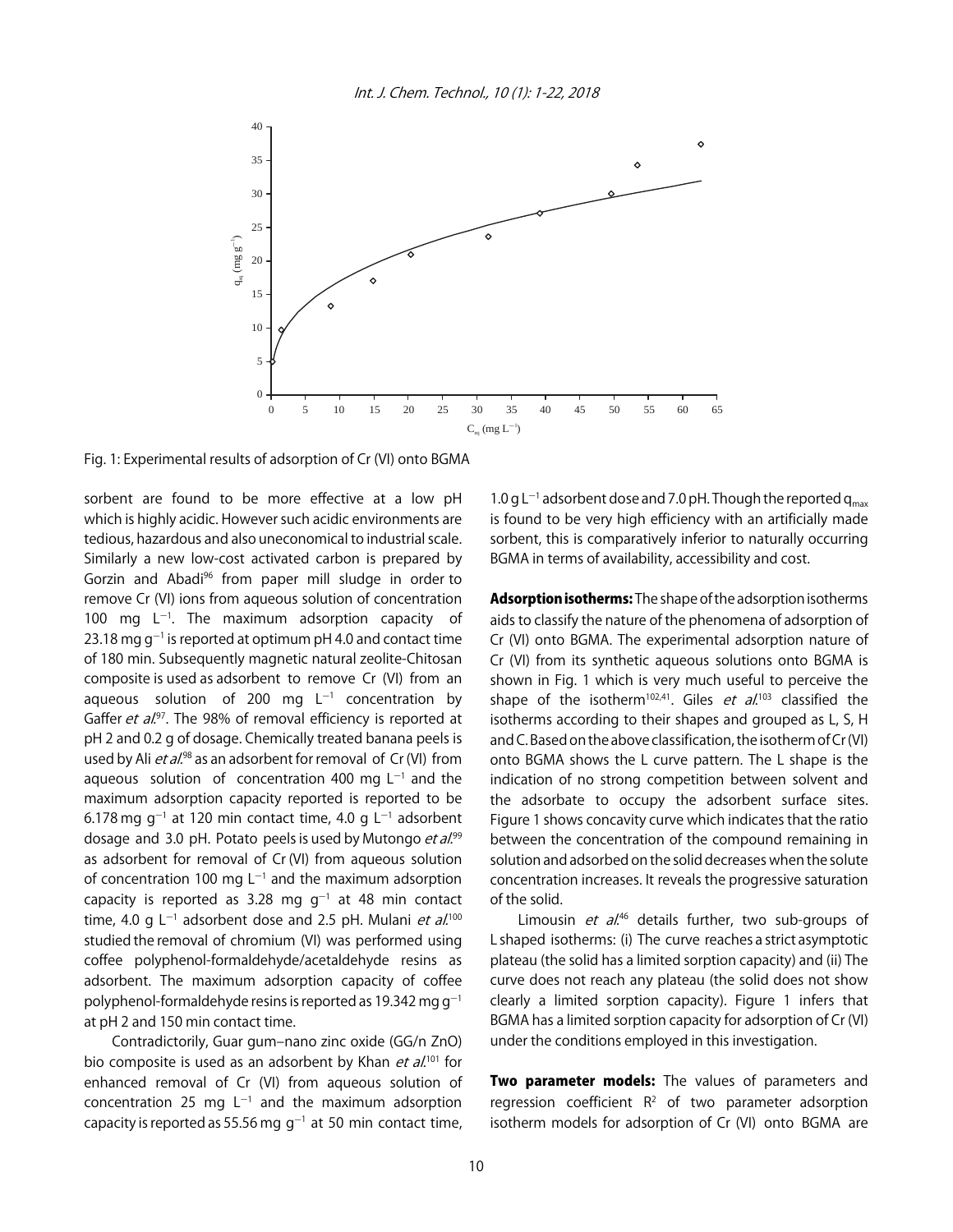

Fig. 2: Comparison of experimental values of equilibrium uptake of Cr (VI) with two parameter model values

| Models                     | Parameter                   | Value                  | SSE                   | R <sup>2</sup>       | RMSE                   |
|----------------------------|-----------------------------|------------------------|-----------------------|----------------------|------------------------|
| Langmuir isotherm model    | b <sub>1</sub>              | 0.0354                 | 100.9                 | 0.9019               | 3.552                  |
|                            | $q_{max}$                   | 50.04                  |                       |                      |                        |
|                            | $R_{I}$                     | 0.3608                 |                       |                      |                        |
| Freundlich isotherm model  | $a_F$ (mg g <sup>-1</sup> ) | 5.315                  | 34.76                 | 0.9662               | 2.084                  |
|                            | $n_F$                       | 2.194                  |                       |                      |                        |
| Dubinin-radushkevich model | $B_{DR}$                    | $7.416 \times 10^{-7}$ | 477.8                 | 0.5358               | 7.728                  |
|                            | $K_{DR}$                    | 25.98                  |                       |                      |                        |
| Temkin model               | $A_T$                       | 4.546                  | 191.5                 | 0.8139               | 4.893                  |
|                            | $b_T$                       | 474                    |                       |                      |                        |
| Hill-de boer model         | $K_1$                       | $3.375 \times 10^{4}$  | $1.72 \times 10^{13}$ | $-3.795 \times 10^9$ | $-1.466 \times 10^{6}$ |
|                            | $K_{2}$                     | $2.206 \times 10^{5}$  |                       |                      |                        |
| Fowler-guggenheim model    | $K_{FG}$                    | $1.343 \times 10^{-6}$ | 3121                  | 0.3116               | 19.75                  |
|                            | W                           | $-1.836 \times 10^{4}$ |                       |                      |                        |
| Flory-huggins isotherm     | $K_{FH}$                    | 0.006463               | $7.156 \times 10^{4}$ | $-0.3878$            | 94.58                  |
|                            | $n_{FH}$                    | 2085                   |                       |                      |                        |
| Halsey isotherm model      | $K_{Ha}$                    | $1.287 \times 10^{4}$  | 4067                  | $-2.952$             | 22.55                  |
|                            | $n_{Ha}$                    | 3.495                  |                       |                      |                        |
| Harkin-jura isotherm model | $A_{HJ}$                    | 2.576                  | 23                    | $-3.13$              | 32                     |
|                            | $B_{HJ}$                    | 3.754                  |                       |                      |                        |
| Jovanovic isotherm model   | $K_{I}$                     | 0.03826                | 115.5                 | 0.8877               | 3.8                    |
|                            | $q_{\text{max}}$            | 37.85                  |                       |                      |                        |
| Elovich isotherm model     | $K_F$                       | $-5.892$               | 5804                  | $-4.64$              | 26.94                  |
|                            | $q_{max}$                   | $-1$                   |                       |                      |                        |
| Kiselev isotherm model     | $\mathsf{K}_{\mathsf{eqK}}$ | $-10$                  | 4797                  | $-0.05829$           | 24.49                  |
|                            | $K_{nk}$                    | $-1.341$               |                       |                      |                        |

Table 1: Parameter values of two parameter adsorption isotherm models for adsorption of Cr (VI) onto BGMA

given in Table 1. Dubinin-Radushkevich, Hill-de Boer, Fowler-Guggenheim, Flory-Huggins, Halsey, Harkin-Jura, Elovich and Kiselev are eliminated from the running discussion in the initial stage itself due to the negative R-square values. Jovanovic and Temkin are also removed from the discussion due to their low  $R^2$  value when compared to other isotherm models under study. Only two models viz. Freundlich and Langmuir are taken into consideration for further discussion. A plot of C<sub>eq</sub> (mg L<sup>-1</sup>) against q<sub>eq</sub> (mg g<sup>-1</sup>) for both the models along with experiential values is shown in Fig. 2. Among the two models, Freundlich isotherm model shows greater accuracy with experimental data ( $R^2$  = 0.9662). It indicates that the extent of heterogeneity of the BGMA surface. Due to this, the adsorptive surfaces of BGMA are expected to be made up of small heterogeneous adsorption sites that are homogeneous in themselves. Through the surface exchange mechanism, adsorption sites are activated which results in increased adsorption. The value of  $a_F$  and  $n_F$  are found to be 5.315 mg g<sup>-1</sup> and 2.194, respectively. Since the value of  $n_F$  is in the range of 1-10, it infers that the adsorption of Cr (VI) from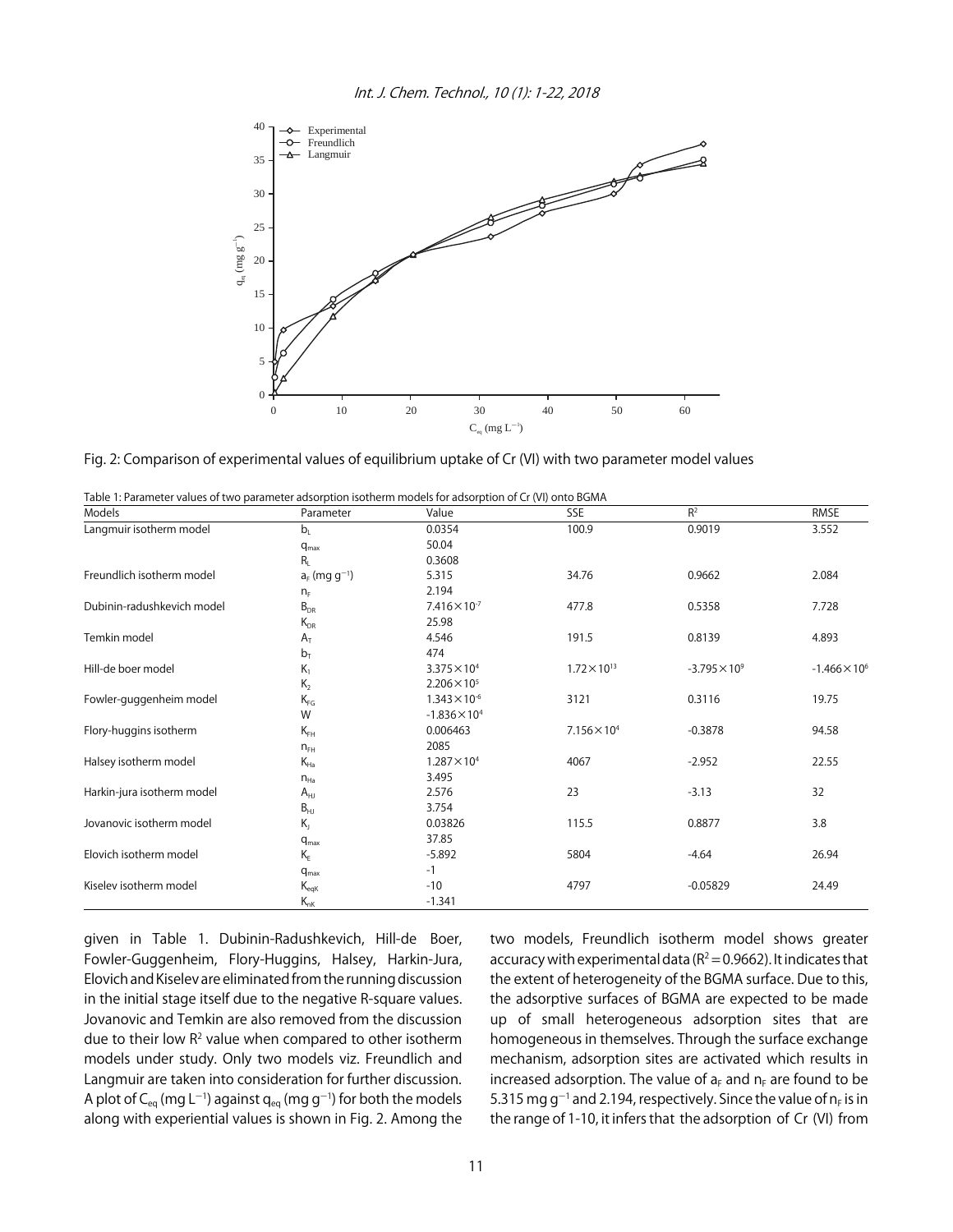

Fig. 3: Accuracy of two parameter model values of equilibrium uptake of Cr (VI) with experimental values

its synthetic solution onto BGMA is favourable one. The value of  $1/n_F$  is calculated as 0.4558 which is closer to zero ensures that the active sites of BGMA for adsorption of Cr (VI) onto its surface are more heterogeneous.

Followed by the Freundlich, Langmuir isotherm model shows better agreement with experimental adsorption data with an  $R<sup>2</sup>$  value of 0.9019. It suggests the applicability of the Langmuir adsorption isotherm and indicates the formations of monolayer coverage of the sorbate at the outer surface of the sorbent. The value of Langmuir adsorption equilibrium constant  $\mathsf{b}_\mathsf{L}$  is 0.0354 mL g $^{-1}$  which shows quantitatively the affinity between Cr (VI) and BGMA. Since the calculated value of  $R<sub>i</sub>$  is equal to 0.3608, which is in between 0-1, it ensures that the adsorption of Cr (VI) onto BGMA is favourable. Based on Langmuir isotherm model, the maximum adsorption capacity of BGMA for Cr (VI) is found to be 50.04 mg g<sup>-1</sup> and it indicates the reasonable agreement of Langmuir isotherm model with experimental data of Cr (VI) adsorption by BGMA form its synthetic solution under the conditions employed in this investigation.

Since the R<sup>2</sup> values of both the Freundlich and Langmuir are highly significant and gives good agreement with the experimental data mathematically, It is suppose to be arrived two different opinions: One is surface heterogeneity of adsorbent through Freundlich isotherm and the another is monolayer coverage of adsorbate onto the surface of adsorbent from Langmuir isotherm. Figure 3 ensures the same and shows the comparison and extent of concurrence of both models with experimental equilibrium uptake.

However it cannot be claimed that both the mechanisms suit for adsorption of Cr (VI) onto BGMA for the entire range of concentration employed in this investigation. From Fig. 4, it is clearly observed that the concurrence of Langmuir isotherm mechanism is lesser than Freundlich when the initial concentration of Cr (VI) synthetic solution is low. Subsequently as the initial concentration is increased to a level of 100 mg  $L^{-1}$ , the mechanism shows a closer association with experimental data under equilibrium condition. This trend continuous up to the initial concentration of 120 mg  $L^{-1}$ , thereafter the trend deviates from the concurrence. Again in-between 200-220 mg L $^{-1}$  initial concentration level a closer association is noticed. Up to 70 mg L<sup>-1</sup> and above 220 mg L<sup>-1</sup> of initial concentration level, though the Freundlich adsorption mechanism shows a deviation from experimental data under equilibrium condition, the magnitude of deviation is less when compared with Langmuir mechanism. Not only that, in-between 70-220 mg L<sup>-1</sup> initial concentration level is a closer association observed with Freundlich isotherm mechanism than Langmuir. Freundlich isotherm mechanism provides maximum satisfaction with the equilibrium experimental data under the range of experimental conditions investigated in this study.

Three parameter models: Table 2 provides the parameter values for three parameter adsorption isotherm models for adsorption of Cr (VI) onto BGMA. As in the case of two parameter models, Langmuir-Freundlich, Jossens, Jovanovic-Freundlich, Redlich-Peterson Isotherm Model, Radke-Prausnits isotherm Model-II and Toth isotherm model are eliminated from the running discussion in the initial stage itself due to its poor  $R<sup>2</sup>$  values. Though Unilan, Hill, Sips, Fritz-Schlunder-III, Radke-Prausnits-I, Khan,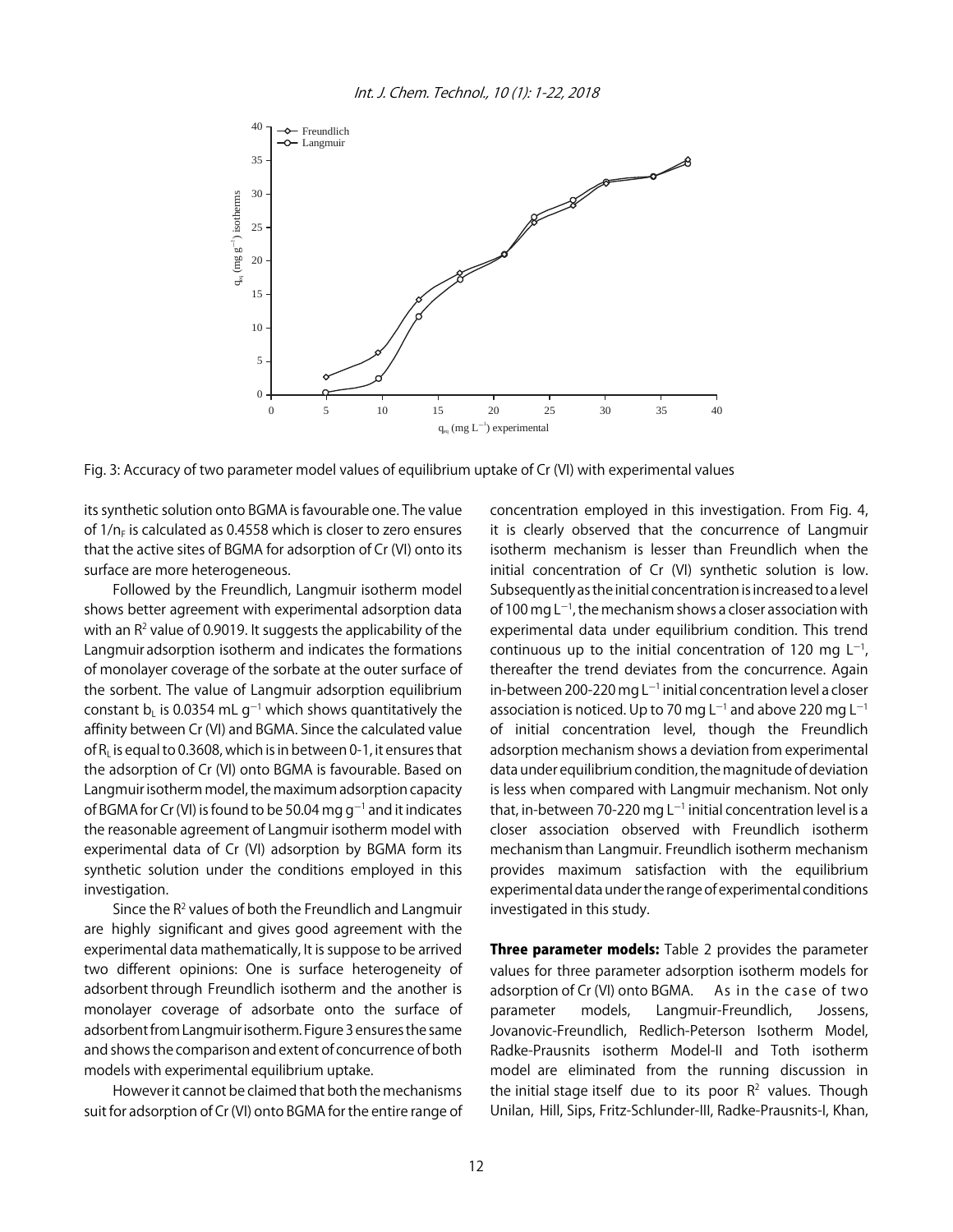

Fig. 4: Concurrence of experimental values of equilibrium uptake of Cr (VI) with two parameter model values upon initial metal ion concentration



Fig. 5: Comparison of experimental values of equilibrium uptake of Cr (VI) with three parameter model values

Brouers-Sotolongo, Holl-Krich, Langmuir-Jovanovic Isotherm Models have significant  $R^2$  values, the qmax values obtained in each of these models are either negative or too high which are not physically realizable. Hence these models are eliminated from the running discussion.

Koble-Corrigan isotherm Model shows an amazing concurrence with experimental data points. Its  $R<sup>2</sup>$  value is equal to 0.9919. Since the value of Koble-Corrigan's isotherm constant ( $n_{\text{KC}}$  = 0.07927), it signifies that the model is incapable of defining the experimental data despite high concentration coefficient and low error value. Among the eighteen, three parameter models, only two models viz., Vieth-Sladek and Radke-Prausnits-III are taken into the consideration for the running discussion. Figure 5 shows the plot of C<sub>eq</sub> (mg L<sup>-1</sup>) against q<sub>eq</sub> (mg g<sup>-1</sup>) for the two models along with experiential values. Vieth-Sladek isotherm model gives  $R^2$  value of 0.9652. Hence it is arrived that the adsorption of Cr (VI) onto BGMA is influenced both by van der waals forces (physical adsorption) and ionic forces (chemical adsorption) for the entire range of concentration employed in this investigation. However a conflict of interest is arises upon the lower qmax value of 10.02 mg g $^{\rm -1}.$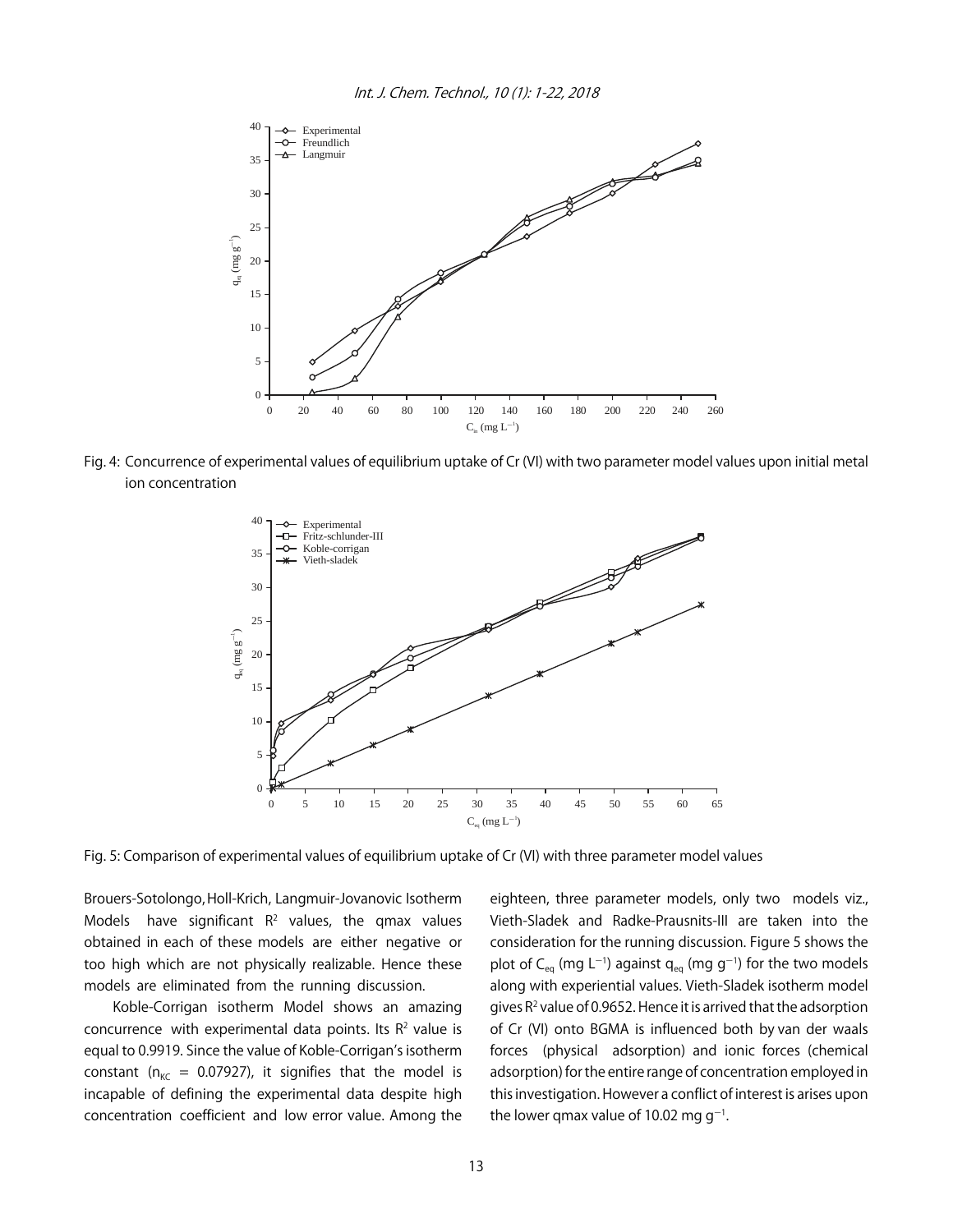#### Int. J. Chem. Technol., 10 (1): 1-22, 2018

|  | Table 2: Parameter values of three parameter adsorption isotherm models for adsorption of Cr (VI) onto BGMA |
|--|-------------------------------------------------------------------------------------------------------------|
|  |                                                                                                             |

| Models                              | Parameter                 | Value                  | <b>SSE</b> | R <sup>2</sup> | Adj $R^2$ | <b>RMSE</b> |
|-------------------------------------|---------------------------|------------------------|------------|----------------|-----------|-------------|
| Hill isotherm model                 | $K_H$                     | 1596                   | 57.01      | 0.9446         | 0.9288    | 2.854       |
|                                     | ${\sf n}_{\sf H}$         | 0.3538                 |            |                |           |             |
|                                     | $q_{max}$                 | $1.241 \times 10^{4}$  |            |                |           |             |
| Redlich-peterson isotherm model     | $A_{RP}$                  | $1.332 \times 10^{4}$  | 114.50     | 0.8888         | 0.857     | 4.044       |
|                                     | $B_{\mathsf{RP}}$         | 6687                   |            |                |           |             |
|                                     | β                         | 0.286                  |            |                |           |             |
| Sips isotherm model                 | $\mathsf{K}_{\mathsf{S}}$ | 0.001247               | 39.77      | 0.9614         | 0.9503    | 2.384       |
|                                     | $q_{max}$                 | 5121                   |            |                |           |             |
|                                     | β                         | 0.4066                 |            |                |           |             |
| Langmuir-freundlich model           | $K_{LF}$                  | 116.8                  | 813.50     | 0.2096         | $-0.0163$ | 10.78       |
|                                     | $m_{LF}$                  | 0.302                  |            |                |           |             |
|                                     |                           | 23.43                  |            |                |           |             |
| Fritz-schlunder-III isotherm model  | $q_{max}$<br>$K_{FS3}$    | 2.455                  | 87.97      | 0.9145         | 0.8901    | 3.545       |
|                                     |                           | 0.34                   |            |                |           |             |
|                                     | M <sub>FS3</sub>          | 6783                   |            |                |           |             |
|                                     | $q_{max}$                 |                        | 81.86      | 0.9205         | 0.8977    | 3.42        |
| Radke-prausnits isotherm model-I    | $K_{\text{RaP1}}$         | 19.84                  |            |                |           |             |
|                                     | $M_{\text{RaP1}}$         | 0.3589                 |            |                |           |             |
|                                     | $q_{max}$                 | 0.3861                 |            |                |           |             |
| Radke-prausnits isotherm model-II   | $K_{\text{RaP2}}$         | 3249                   | 176.40     | 0.8286         | 0.7797    | 5.019       |
|                                     | $M_{RaP2}$                | 0.1776                 |            |                |           |             |
|                                     | $q_{\text{max}}$          | 1.314                  |            |                |           |             |
| Radke-prausnits isotherm model-III  | $K_{\text{RaP3}}$         | 0.02039                | 81.80      | 0.9205         | 0.8978    | 3.418       |
|                                     | $M_{\tiny\mbox{RaP3}}$    | 0.6439                 |            |                |           |             |
|                                     | $q_{max}$                 | 130.6                  |            |                |           |             |
| Toth isotherm model                 | $\mathsf{K}_\mathsf{T}$   | 3.014                  | 166.40     | 0.8383         | 0.7921    | 4.876       |
|                                     | $n_T$                     | 0.03382                |            |                |           |             |
|                                     | $q_{max}$                 | $5.44 \times 10^{4}$   |            |                |           |             |
| Khan isotherm model                 | $\mathsf{a}_{\mathsf{K}}$ | 0.3615                 | 78.18      | 0.924          | 0.9023    | 3.342       |
|                                     | $b_{K}$                   | 288.9                  |            |                |           |             |
|                                     | $q_{max}$                 | 0.07209                |            |                |           |             |
| Koble-corrigan isotherm model       | $A_{\text{KC}}$           | 2.755                  | 8.365      | 0.9919         | 0.9896    | 1.093       |
|                                     | $B_{\text{KC}}$           | $-0.6465$              |            |                |           |             |
|                                     | $n_{\text{KC}}$           | 0.07927                |            |                |           |             |
| Jossens isotherm Model              | $b_{j}$                   | 0.0321                 | 274.10     | 0.7337         | 0.6576    | 6.257       |
|                                     | J                         | 8069                   |            |                |           |             |
|                                     | $\mathsf{K}_\mathsf{J}$   | 5976                   |            |                |           |             |
| Jovanovic-freundlich isotherm model | $K_{\text{JF}}$           | 9.556                  | 711.90     | 0.3083         | 0.1107    | 10.08       |
|                                     | $n_{\text{JF}}$           | 2.524                  |            |                |           |             |
|                                     | $q_{max}$                 | 23.73                  |            |                |           |             |
| Brouers-sotolongo isotherm model    | $K_{BS}$                  | 0.004147               | 39.80      | 0.9613         | 0.9503    | 2.384       |
|                                     | $a_{BS}$                  | 0.4084                 |            |                |           |             |
|                                     | $q_{max}$                 | 1536                   |            |                |           |             |
| Vieth-sladek isotherm model         | $\rm K_{VS}$              | 0.437                  | 35.81      | 0.9652         | 0.9553    | 2.262       |
|                                     | $\beta_{VS}$              | $-1.015 \times 10^{4}$ |            |                |           |             |
|                                     | $q_{max}$                 | 10.02                  |            |                |           |             |
| Unilan isotherm model               | $K_U$                     | 26.48                  | 17.52      | 0.983          | 0.9781    | 1.582       |
|                                     | $\beta_U$                 | $-4.893$               |            |                |           |             |
|                                     |                           | $-0.004235$            |            |                |           |             |
| Holl-krich isotherm model           | $q_{max}$<br>$K_{HK}$     | 0.001655               | 44.81      | 0.9565         | 0.9440    | 2.53        |
|                                     |                           | 0.3864                 |            |                |           |             |
|                                     | $n_{HK}$                  | 4154                   |            |                |           |             |
| Langmuir-jovanovic isotherm model   | $q_{\text{max}}$          |                        |            |                |           |             |
|                                     | $K_{LJ}$                  | $-0.01276$             | 71.80      | 0.9302         | 0.9103    | 3.203       |
|                                     | $n_{\text{L}}$            | 0.3741                 |            |                |           |             |
|                                     | $q_{max}$                 | 592.8                  |            |                |           |             |

Finally The Radke-Prausnits-III isotherm model gives an appreciable  $R^2$  value of 0.9205. The value of  $m_{Rap3}$  is equal to

0.6439 indicates that both Langmuir and Freundlich mechanisms are suitable to describe the adsorption of Cr (VI)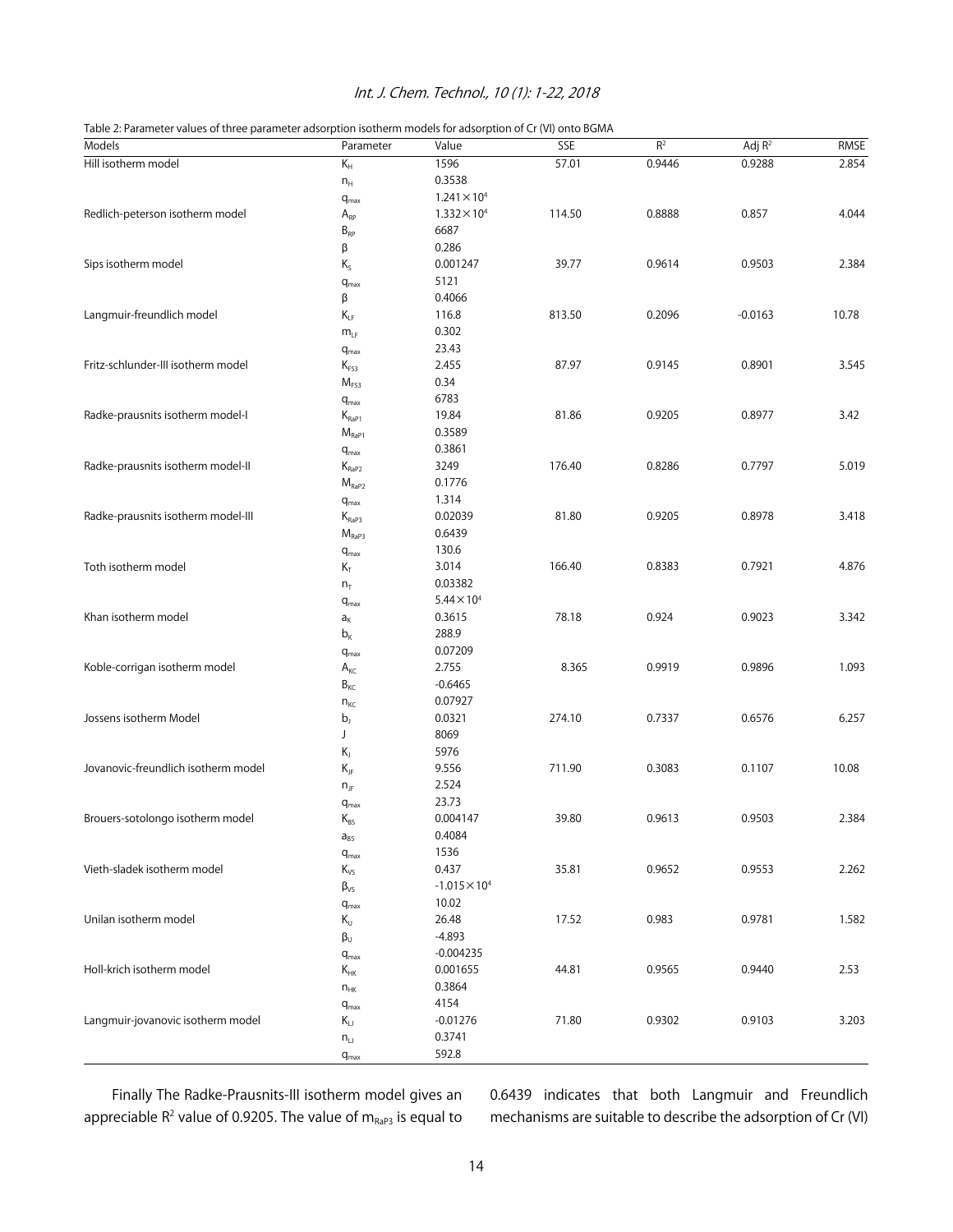

Fig. 6: Accuracy of three parameter model values of equilibrium uptake of Cr (VI) with experimental values



Fig. 7: Concurrence of experimental values of equilibrium uptake of Cr (VI) with three parameter model values upon initial metal ion concentration

onto BGMA for the entire range of concentration employed in this investigation. As in the case of discussion in two parameter model, Radke-Prausnits-III isotherm model ensures this conclusion. Figure 6 shows the comparison and extent of concurrence of three models with experimental equilibrium uptake. Figure 7 is the indication of equilibrium uptake of metal by isotherm models upon the increase in initial concentration of Cr (VI) synthetic solution.

Four parameter models: Fritz-Schlunder-IV Isotherm Model, Baudu Isotherm Model, Weber-van Vliet Isotherm Model and Marczewski-Jaroniec Isotherm Model are investigated to know the mechanism of adsorption of Cr(VI) form its synthetic solution by BGMA. Among the four models, Weber-van Vliet Isotherm Model alone seems to be highly significant ( $R^2 = 0.9811$ ). Rest of the three models are not applicable due its poor  $R^2$  values and irreverent parameter values. Hence it can describe the mechanism of adsorption of Cr (VI) onto BGMA for the entire range of concentration employed in this investigation. Figure 8 shows the comparison of equilibrium Cr (VI) uptake by both experimental and Weber-van Vliet Isotherm Model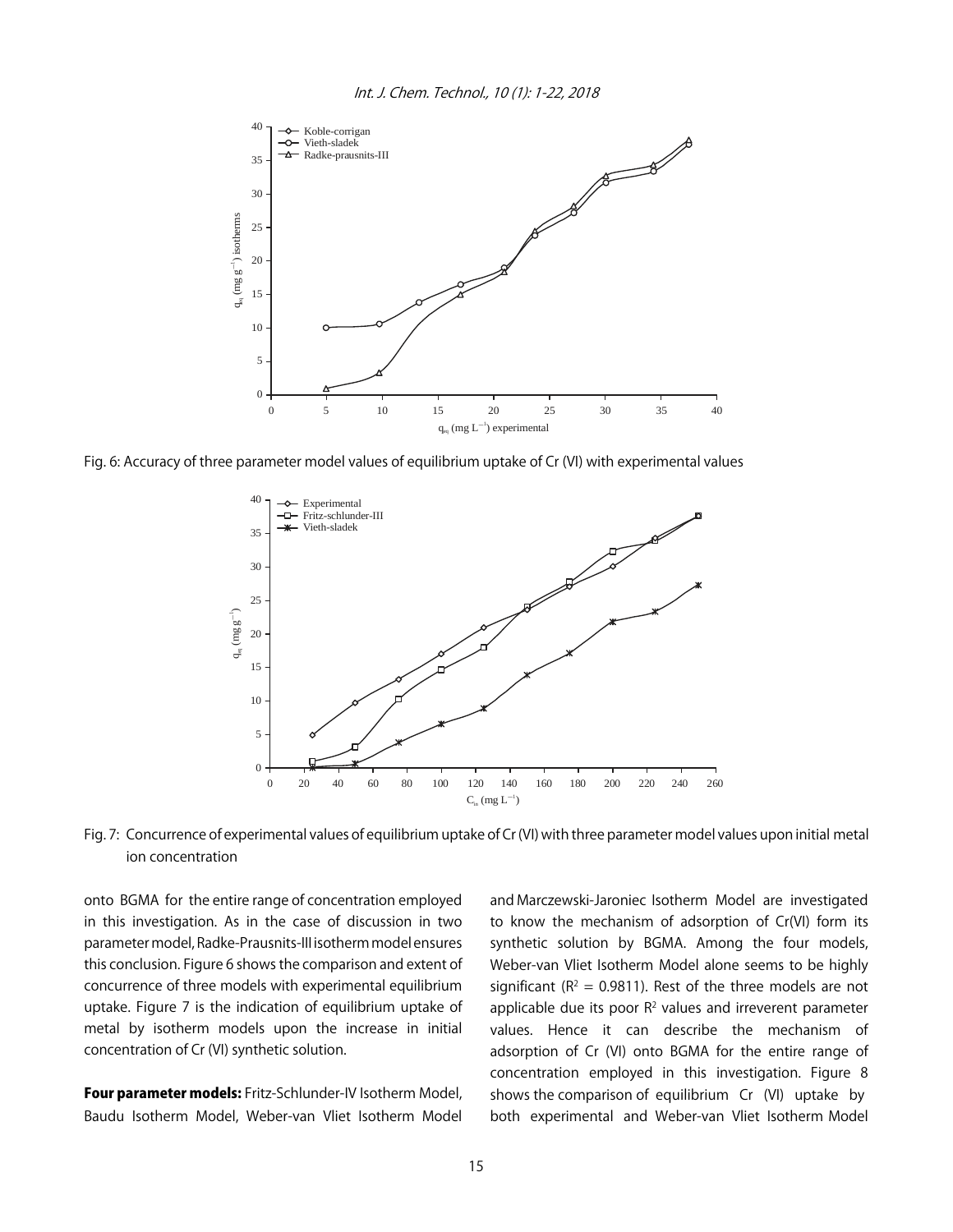

Fig. 8: Comparison of experimental values of equilibrium uptake of Cr (VI) with four parameter model values



Fig. 9: Accuracy of four parameter model values of equilibrium uptake of Cr (VI) with experimental values

against equilibrium effluent concentration. Upto 120 mg  $L^{-1}$ of initial metal ion concentration, the concurrence of model data with experimental data is observed as significant. Thereafter the deviation of model data from the experimental value is high. It is ensured Fig. 9 which shows the experimental and model equilibrium metal uptake upon the initial metal ion concentration. Figure 10 shows the concurrence of equilibrium experimental metal uptake against the Fritz-Schlunder-V adsorption isotherm model data. The values of parameters and regression coefficient  $R^2$  of four parameter adsorption isotherm models for adsorption of Cr (VI) onto BGMA are given in Table 3.

Five parameter model: Table 4 provides the parameter values of Fritz-Schlunder-V parameter model. The R<sup>2</sup> value indicates the significance of this model. Figure 11 shows the comparison of equilibrium Cr (VI) uptake by both experimental and Fritz-Schlunder-V model against equilibrium effluent concentration. For the entire range of concentrations investigated in this study, a significant concurrence of model data with experimental data is observed (Fig. 12). Figure 13 infers more precisely the concurrence of equilibrium experimental metal uptake against the Fritz-Schlunder-V adsorption isotherm model data.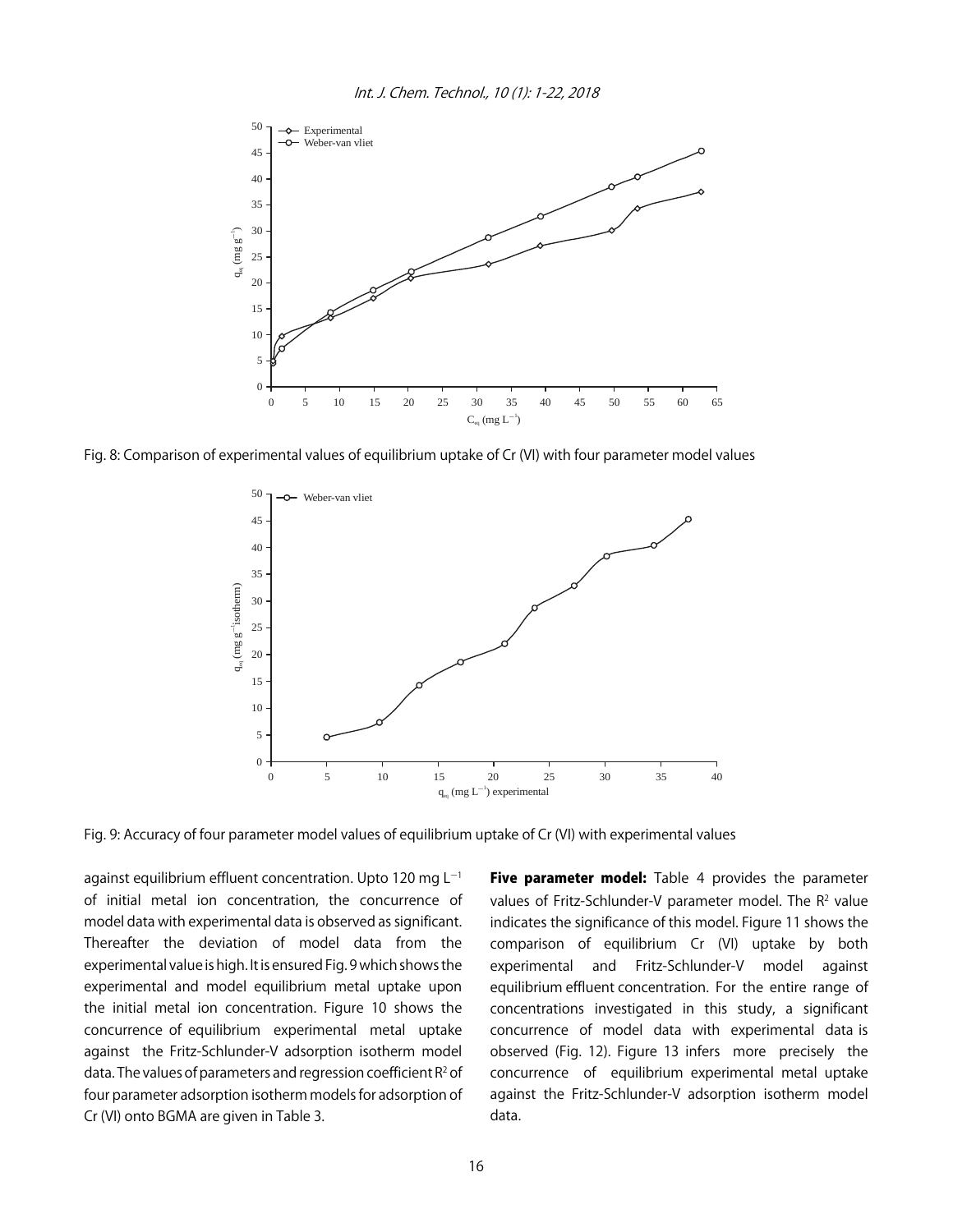

Fig. 10: Concurrence of experimental values of equilibrium uptake of Cr (VI) with four parameter model values upon initial metal ion concentration



Fig. 11: Comparison of experimental values of equilibrium uptake of Cr (VI) with five parameter model values

|  | Table 3: Parameter values of four parameter adsorption isotherm models for adsorption of Cr (VI) onto BGMA |  |  |  |  |
|--|------------------------------------------------------------------------------------------------------------|--|--|--|--|
|--|------------------------------------------------------------------------------------------------------------|--|--|--|--|

| Models                             | Parameter        | Value                 | SSE   | R <sup>2</sup> | Adj $R^2$ | RMSE  |
|------------------------------------|------------------|-----------------------|-------|----------------|-----------|-------|
| Fritz-schlunder-IV isotherm model  | $A_{FSS}$        | 2599                  | 141.3 | 0.8627         | 0.7941    | 4.852 |
|                                    | $B_{FS5}$        | 1809                  |       |                |           |       |
|                                    | $a_{FS5}$        | $-0.5409$             |       |                |           |       |
|                                    | $\beta_{FS5}$    | $-1.367$              |       |                |           |       |
| Baudu isotherm model               | X                | $-2.987$              | 119.4 | 0.884          | 0.826     | 4.461 |
|                                    | у                | 0.8044                |       |                |           |       |
| Weber-van vliet isotherm model     | $b_{\circ}$      | $1.501 \times 10^{4}$ |       |                |           |       |
|                                    | $q_{max}$        | 1.627                 |       |                |           |       |
|                                    | P <sub>1</sub>   | 6.54                  | 12.98 | 0.9874         | 0.9811    | 1.471 |
|                                    | P <sub>2</sub>   | 0.2078                |       |                |           |       |
|                                    | P <sub>3</sub>   | 0.168                 |       |                |           |       |
|                                    | P <sub>4</sub>   | 0.07878               |       |                |           |       |
| Marczewski-jaroniec isotherm model | $K_{M1}$         | $1.259 \times 10^{4}$ | 352.8 | 0.6572         | 0.4858    | 7.668 |
|                                    | $m_{\rm MJ}$     | 254                   |       |                |           |       |
|                                    | $n_{\text{MJ}}$  | 0.6157                |       |                |           |       |
|                                    | $q_{\text{max}}$ | 28.04                 |       |                |           |       |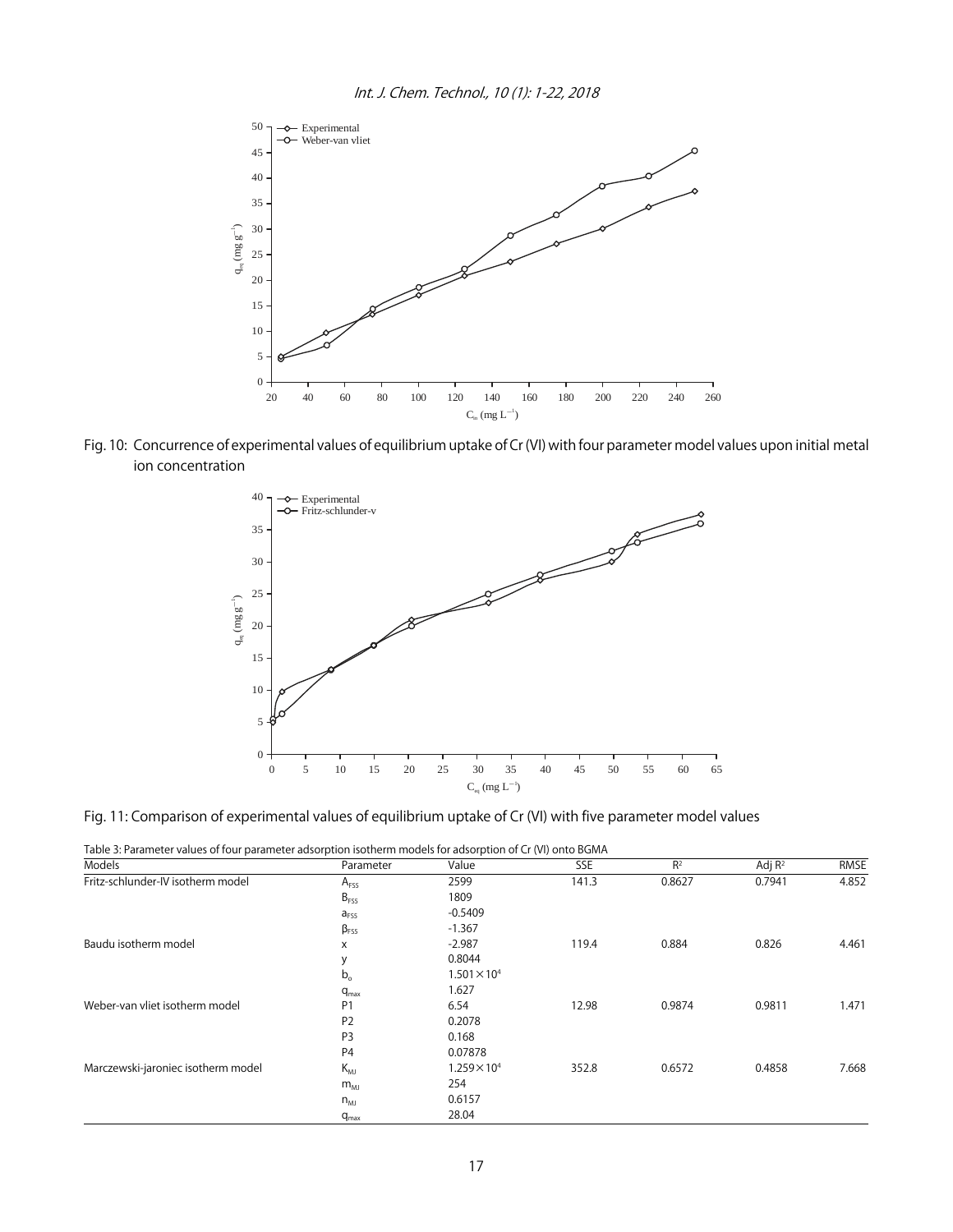

Fig. 12: Concurrence of experimental values of equilibrium uptake of Cr (VI) with five parameter model values upon initial metal ion concentration



Fig. 13: Accuracy of five parameter model values of equilibrium uptake of Cr (VI) with experimental values

| Table 4: Parameter values of five parameter adsorption isotherm model for adsorption of Cr (VI) onto BGMA |  |  |
|-----------------------------------------------------------------------------------------------------------|--|--|
|                                                                                                           |  |  |

| Models                            | Parameter              | Value     | SSE   | R2     | Adj $R^2$ | <b>RMSE</b> |
|-----------------------------------|------------------------|-----------|-------|--------|-----------|-------------|
| Fritz-schlunder -5 isotherm model | N <sub>1FS5</sub>      | 355،      | 21.84 | 0.9788 | 0.9618    | 2.09        |
|                                   | $K_{2FS5}$             | $-0.7524$ |       |        |           |             |
|                                   | a <sub>FS5</sub>       | 0.6394    |       |        |           |             |
|                                   | $\beta$ <sub>FS5</sub> | $-0.1222$ |       |        |           |             |
|                                   | $q_{\text{max}}$       | .029      |       |        |           |             |

#### CONCLUSION

The adsorption of Cr (VI) onto BGMA is found to be L shape. It indicates that no strong competition exists between solvent and the active sites of BGMA to occupy. Freundlich adsorption model is more suitable for the

entire range of concentrations investigated in this study. Applicability of Vieth-Sladek isotherm model infers that the adsorption of Cr (VI) onto BGMA is influenced by van der waals forces and ionic forces for the entire range of concentration employed in this investigation.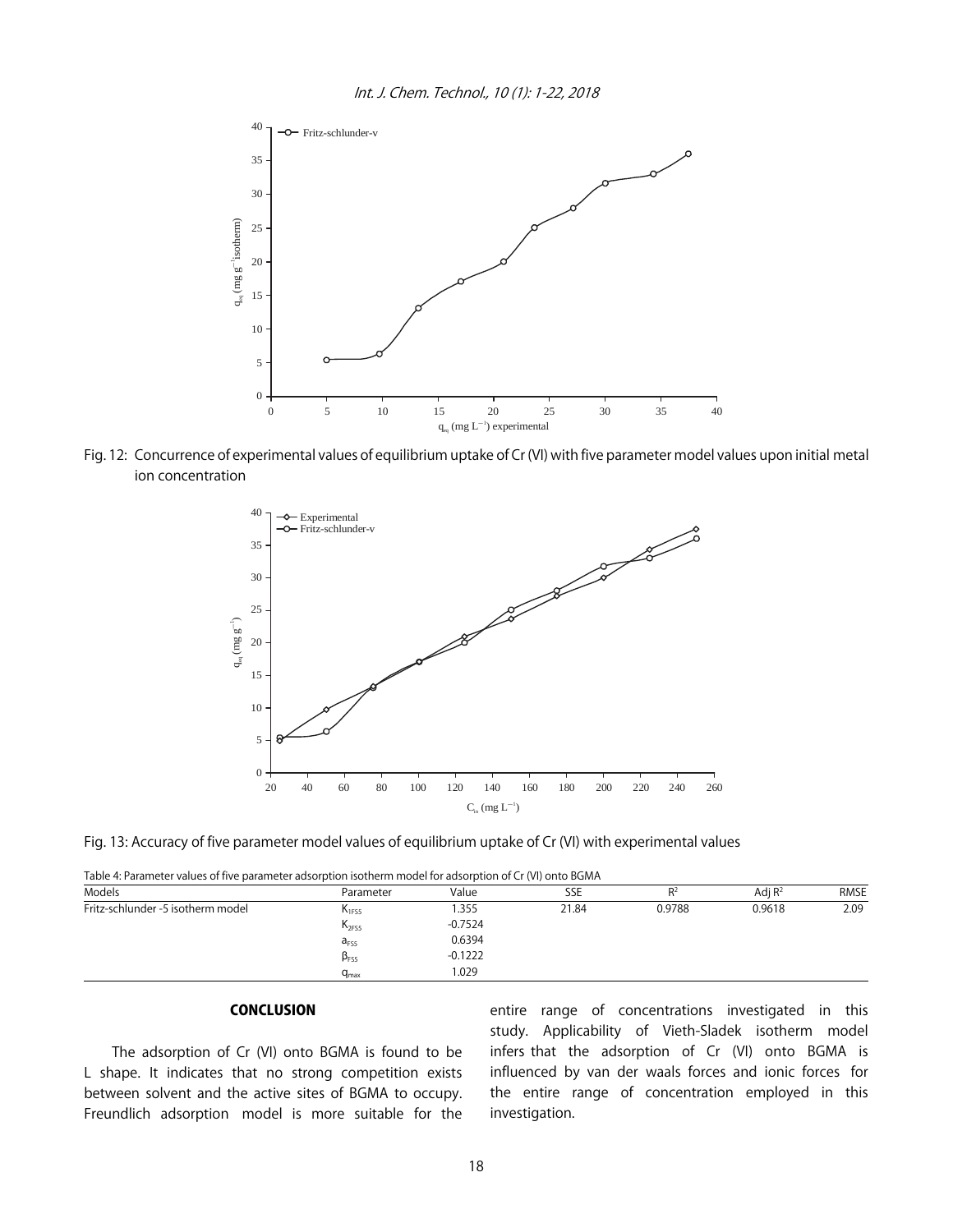#### RECOMMENDATIONS, APPLICATIONS, LIMITATIONS AND FUTURE IMPLICATIONS OF THIS RESEARCH WORK

Blue green algae are recommended to recover the chromium from industrial effluent under the conditions employed in this investigation. The application of the blue green algae is favorable for the recovery of heavy metal ions. The only limitation is the procedure involved in recovery of the adsorbed metal ions by desorption method on industrial scale. In the future study, chemical modification of the algal biomass can be done to enhance the recovery of heavy metal. This can help to reduce the quantity of algae required.

#### SIGNIFICANCE STATEMENTS

This study discovers the modeling of adsorption isotherms for removal of hexavalent chromium from aqueous solutions using blue green algae with the application of various isotherm models that can be beneficial for gaining insight knowledge of sorbate/sorbent adsorption mechanism which is essential in design of real time operations in industrial scale. Isotherm modeling in adsorption studies is important in identifying or predicting the mechanism of adsorption processes. Hence in this present investigation, various two, three, four and five parameter adsorption isotherm models have been tested.

This study will help the researchers to uncover the critical areas modeling in adsorption that many researchers were not able to explore. Thus this article comprises of critical review of the models with experimental data which would help the readers in acquiring complete knowledge on adsorption mechanisms.

#### **REFERENCES**

- 1. Dehghani, M.H., D. Sanaei, I. Ali and A. Bhatnagar, 2016. Removal of chromium(VI) from aqueous solution using treated waste newspaper as a low-cost adsorbent: Kinetic modeling and isotherm studies. J. Mol. Liquids, 215: 671-679.
- 2. Amoyaw, P.A., M. Williams and X.R. Bu, 2009. The fast removal of low concentration of cadmium(II) from aqueous media by chelating polymers with salicylaldehyde units. J. Hazard. Mater., 170: 22-26.
- 3. Aydin, Y.A. and N.D. Aksoy, 2009. Adsorption of chromium on chitosan: Optimization, kinetics and thermodynamics. Chem. Eng. J., 151: 188-194.
- 4. WHO., 2004. Guidelines for Drinking Water Quality: Recommendations. 3rd Edn., World Health Organization, Geneva, ISBN: 9789241546386, pp: 334.
- 5. Hena, S., 2010. Removal of chromium hexavalent ion from aqueous solutions using biopolymer chitosan coated with poly 3-methyl thiophene polymer. J. Hazard. Mater., 181: 474-479.
- 6. Zimmermann, A.C., A. Mecabo, T. Fagundes and C.A. Rodrigues, 2010. Adsorption of Cr(VI) using Fe-crosslinked chitosan complex (Ch-Fe). J. Hazard. Mater., 179: 192-196.
- 7. Fu, F. and Q. Wang, 2011. Removal of heavy metal ions from wastewaters: A review. J. Environ. Manage., 92: 407-418.
- 8. Ho, Y.S. and G. McKay, 1998. Sorption of dye from aqueous solution by peat. Chem. Eng. J., 70: 115-124.
- 9. Hu, X.J., J.S. Wang, Y.G. Liu, X. Li and G.M. Zeng et al., 2011. Adsorption of chromium (VI) by ethylenediamine-modified cross-linked magnetic chitosan resin: Isotherms, kinetics and thermodynamics. J. Hazard. Mater., 185: 306-314.
- 10. Hamadi, N.K., X.D. Chen, M.M. Farid and M.G.Q. Lu, 2001. Adsorption kinetics for the removal of chromium(VI) from aqueous solution by adsorbents derived from used tyres and sawdust. J. Chem. Eng., 84: 95-105.
- 11. Ouejhani, A., F. Hellal, M. Dachraoui, G. Lalleve and J.F. Fauvarque, 2008. Application of Doehlert matrix to the study of electrochemical oxidation of Cr(III) to Cr(VI) in order to recover chromium from wastewater tanning baths. J. Hazard. Mater., 157: 423-431.
- 12. Sag, Y and Y. Aktay, 2002. Kinetic studies on sorption of Cr(VI) and Cu(II) ions by chitin, chitosan and Rhizopus arrhizus. Biochem. Eng. J., 12: 143-153.
- 13. Rojas, G., J. Silva, J.A. Flores, A. Rodriguez, M. Ly and H. Maldonado, 2005. Adsorption of chromium onto cross-linked chitosan. Separat. Purificat. Technol., 44: 31-36.
- 14. Shen, Y.S., S.L. Wang, S.T. Huang, Y.M. Tzou and J.H. Huang, 2010. Biosorption of Cr(VI) by coconut coir: Spectroscopic investigation on the reaction mechanism of Cr(VI) with lignocellulosic material. J. Hazard. Mater., 179: 160-165.
- 15. Russo, P., A. Catassi, A. Cesario, A. Imperatori and N. Rotolo et al., 2005. Molecular mechanisms of hexavalent chromium-induced apoptosis in human bronchoalveolar cells. Am. J. Respir. Cell Mol. Biol., 33: 589-600.
- 16. Karthikeyan, T., S. Rajgopal and L.R. Miranda, 2005. Chromium(VI) adsorption from aqueous solution by Hevea brasilinesis sawdust activated carbon. J. Hazard. Mater., 124: 192-199.
- 17. Hossain, M.A., M. Kumita, Y. Michigami and S. Mori, 2005. Optimization of parameters for Cr(VI) adsorption on used black tea leaves. Adsorption, 11: 561-568.
- 18. Gode, F and E. Pehlivan, 2005. Removal of Cr(VI) from aqueous solution by two Lewatit-anion exchange resins. J. Hazard. Mater., 119: 175-182.
- 19. Park, D., Y.S. Yun and J.M. Park, 2006. Mechanisms of the removal of hexavalent chromium by biomaterials or biomaterial-based activated carbons. J. Hazard. Mater., 137: 1254-1257.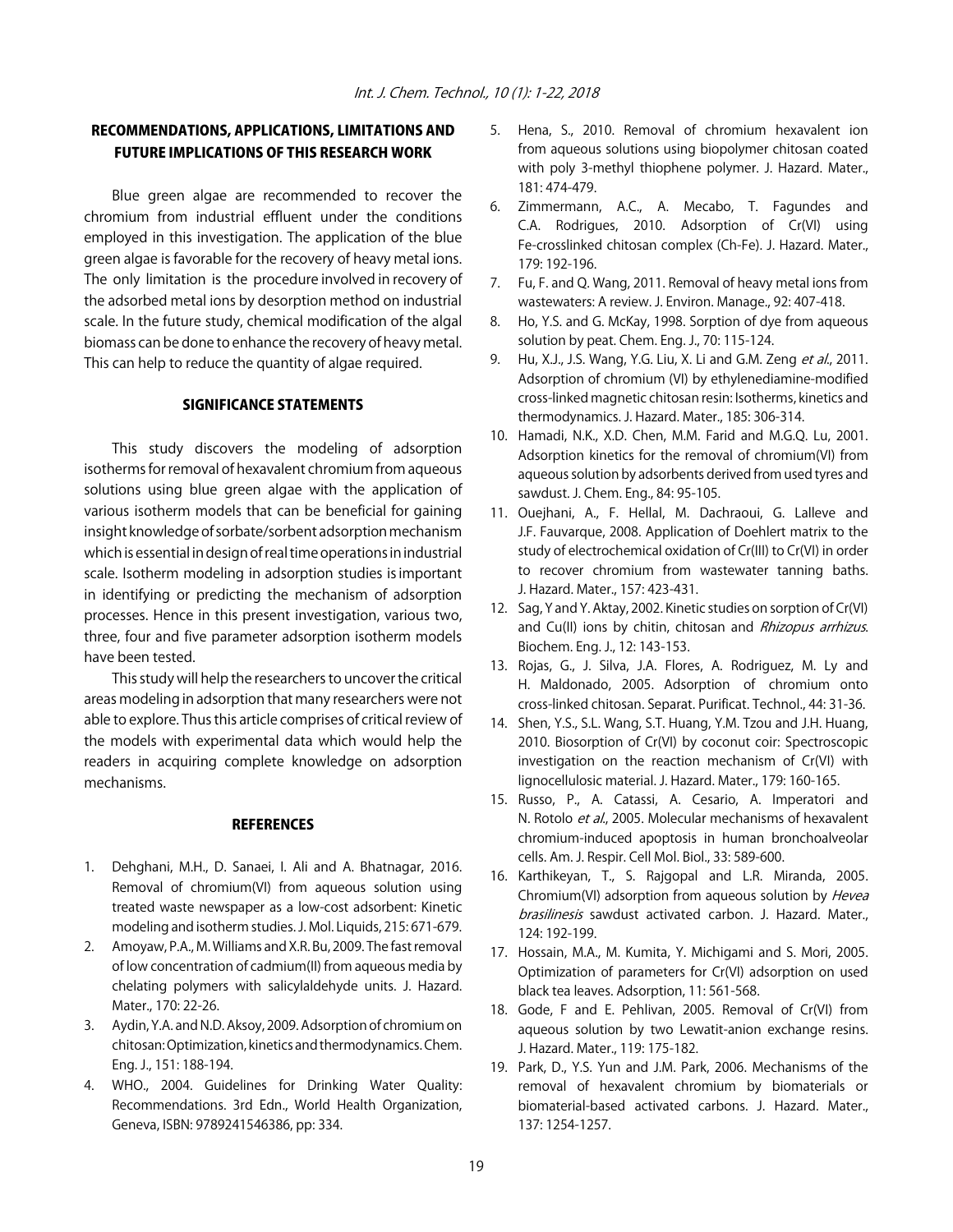- 20. Sarin, V. and K.K. Pant, 2006. Removal of chromium from industrial waste by using eucalyptus bark. Bioresour. Technol., 97: 15-20.
- 21. Baral, S.S., S.N. Dasa and P. Rath, 2006. Hexavalent chromium removal from aqueous solution by adsorption on treated sawdust. Biochem. Eng. J., 31: 216-222.
- 22. Mohan, D. and C.U. Pittman, Jr., 2006. Activated carbons and low cost adsorbents for remediation of tri-and hexavalent chromium from water. J. Hazard. Mater., 137: 762-811.
- 23. Sharma, Y.C. and C.H. Weng, 2007. Removal of chromium(VI) from water and wastewater by using riverbed sand: Kinetic and equilibrium studies. J. Hazard. Mater., 142: 449-454.
- 24. Xing, Y., X. Chen and D. Wang, 2007. Electrically regenerated ion exchange for removal and recovery of Cr(VI) from wastewater. Environ. Sci. Technol., 41: 1439-1443.
- 25. Foo, K.Y. and B.H. Hameed, 2010. Insights into the modeling of adsorption isotherm systems. Chem. Eng. J., 156: 2-10.
- 26. Dubey, S.P. and K. Gopal, 2007. Adsorption of chromium(VI) on low cost adsorbents derived from agricultural waste material: A comparative study. J. Hazard. Mater., 145: 465-470.
- 27. Gode, F. and E. Moral, 2008. Column study on the adsorption of Cr(III) and Cr(VI) using Pumice, Yarikkaya brown coal, Chelex-100 and Lewatit MP 62. Bioresour. Technol., 99: 1981-1991.
- 28. Baroni, P., R.S. Veira, E. Meneghetti, M.G.C. da Silva and M.M. Beppu, 2008. Evaluation of batch adsorption of chromium ions on natural and crosslinked chitosan membranes. J. Hazard. Mater., 152: 1155-1163.
- 29. An, H.K., B.Y. Park and D.S. Kim, 2001. Crab shell for the removal of heavy metals from aqueous solution. Water Res., 35: 3551-3556.
- 30. Selvaraj, K., S. Manonmani and S. Pattabi, 2003. Removal of hexavalent chromium using distillery sludge. Bioresour. Technol., 89: 207-211.
- 31. Yao, H., L. Guo, B.H. Jiang, J. Luo and X. Shi, 2008. Oxidative stress and chromium(VI) carcinogenesis. J. Environ. Pathol. Toxicol. Oncol., 27: 77-88.
- 32. Kyzas, G.Z., M. Kostoglou and N.K. Lazaridis, 2009. Copper and chromium(VI) removal by chitosan derivatives-Equilibrium and kinetic studies. Chem. Eng. J., 152: 440-448.
- 33. Williamas, C.J., D. Aderhold and R.G.J. Edyvean, 1998. Comparison between biosorbents for the removal of metal ions from aqueous solutions. Water, Res., 32: 216-224.
- 34. Figueira, M.M., B. Volesky, V.S.T. Ciminelli and F.A. Roddick, 2000. Biosorption of metals in brown seaweed biomass. Water Res., 34: 196-204.
- 35. Aksu, Z., U. Acikel and T. Kutsal, 1999. Investigation of simultaneous biosorption of copper(II) and chromium(VI) on dried Chlorella vulgaris from binary metal mixtures: Application of multicomponent adsorption isotherms. Sep. Sci. Technol., 34: 501-524.
- 36. Aksu, Z. and S. Tezer, 2000. Equilibrium and kinetic modelling of biosorption of Remazol Black B by Rhizopus arrhizus in a batch system: Effect of temperature. Process Biochem., 36: 431-439.
- 37. Aksu, Z., 2005. Application of biosorption for the removal of organic pollutants: A review. Process Biochem., 40: 997-1026.
- 38. Davis, T.A., B. Volesky and A. Mucci, 2003. A review of the biochemistry of heavy metal biosorption by brown algae. Water Res., 37: 4311-4330.
- 39. Volesky, B., 1994. Advances in biosorption of metals: Selection of biomass types. FEMS Microbiol. Rev., 14: 291-302.
- 40. Ayawei, N., A.N. Ebelegi and D. Wankasi, 2017. Modelling and interpretation of adsorption isotherms. J. Chem., Vol. 2017. 10.1155/2017/3039817.
- 41. Hamdaoui, O. and E. Naffrechoux, 2007. Modeling of adsorption isotherms of phenol and chlorophenols onto granular activated carbon. Part I. Two-parameter models and equations allowing determination of thermodynamic parameters. J. Hazard. Mater., 147: 381-394.
- 42. Hamdaoui, O. and E. Naffrechoux, 2007. Modeling of adsorption isotherms of phenol and chlorophenols onto granular activated carbon: Part II. Models with more than two parameters. J. Hazard. Mater., 147: 401-411.
- 43. Al-Sou'od, K., 2012. Adsorption isotherm studies of chromium (VI) from aqueous solutions using Jordanian pottery materials. APCBEE Proc., 1: 116-125.
- 44. Allen, S.J., G. Mckay and J.F. Porter, 2004. Adsorption isotherm models for basic dye adsorption by peat in single and binary component systems. J. Colloid Interface Sci., 280: 322-333.
- 45. Samarghandi, M.R., M. Hadi, S. Moayedi and F.B. Askari, 2009. Two-parameter isotherms of methyl orange sorption by pinecone derived activated carbon. Iran. J. Environ. Health Sci. Eng., 6: 285-294.
- 46. Limousin, G., J.P. Gaudet, L. Charlet, S. Szenknect, V. Barthes and M. Krimissa, 2007. Sorption isotherms: A review on physical bases, modeling and measurement. Applied Geochem., 22: 249-275.
- 47. Al-Asheh, S., F. Banat, R. Al-Omari and Z. Duvnjak, 2000. Predictions of binary sorption isotherms for the sorption of heavy metals by pine bark using single isotherm data. Chemosphere, 41: 659-665.
- 48. Mahan, C.A. and J.A. Holcombe, 1992. Immobilization of algae cells on silica gel and their characterization for trace metal preconcentration. Anal. Chem., 64: 1933-1939.
- 49. Faust, S.D. and M.O. Aly, 1981. Adsorption Processes for Water Treatment. Betterworth Publications, Stoneharm, Massachusetts, USA.
- 50. Ruthven, D.M., 1984. Principles of Adsorption and Adsorption Processes. John Wiley and Sons, New York, ISBN: 9780471866060, Pages: 433.
- 51. Langmuir, I., 1916. The constitution and fundamental properties of solids and liquids. Part I. solids. J. Am. Chem. Soc., 38: 2221-2295.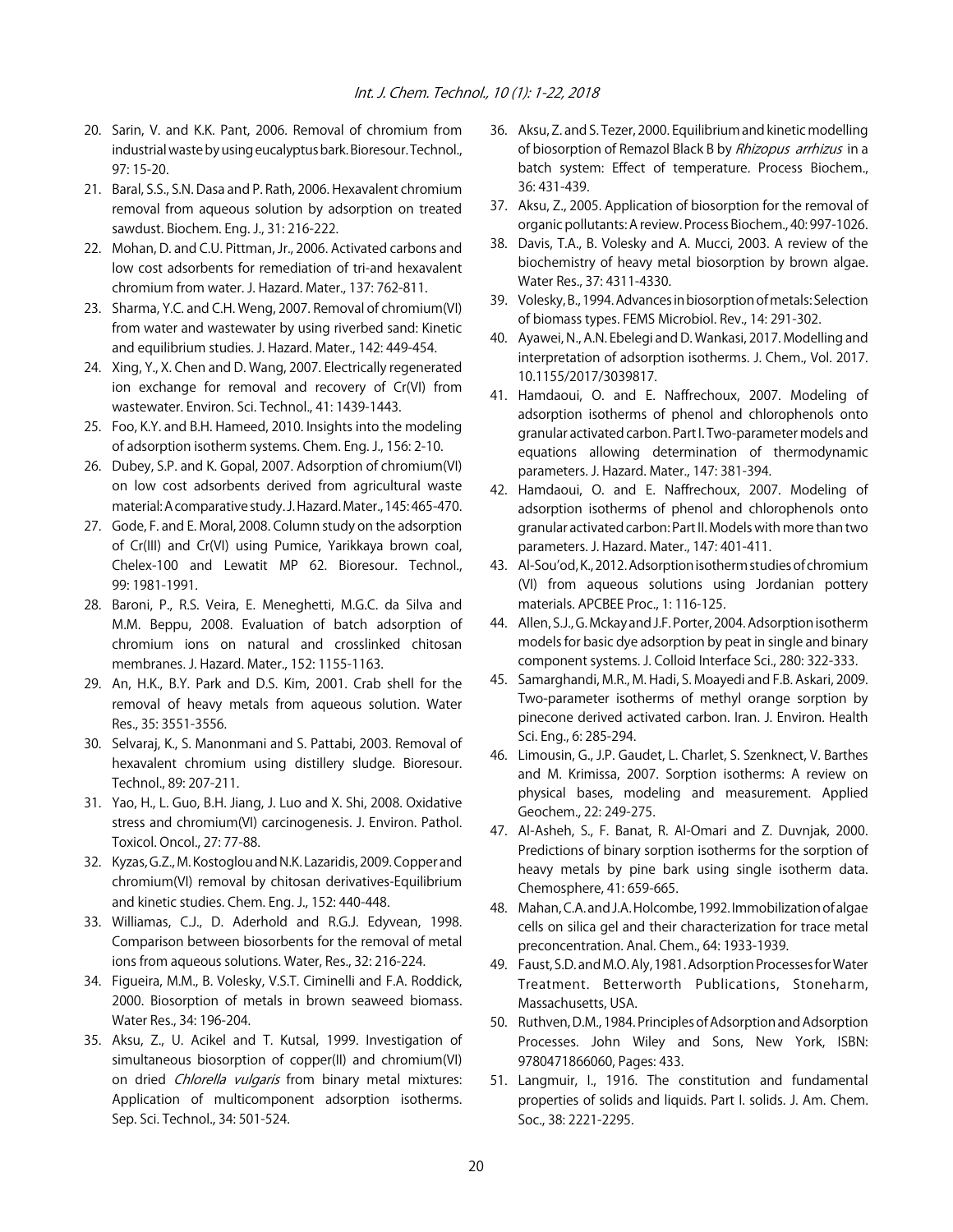- 52. Langmuir, I., 1918. The adsorption of gases on plane surfaces of glass, mica and platinum. J. Am. Chem. Soc., 40: 1361-1403.
- 53. Freundlich, H.M.F., 1906. Uber die adsorption in losungen. Zeitschrift fur Physikalische Chemie, 57: 385-470.
- 54. Treybal, R.E., 1981. Diffusion and Mass Transfer in Mass-Transfer Operations. 3rd Edn., McGraw-Hill, New York.
- 55. Dubinin, M.M., 1947. The equation of the characteristic curve of activated charcoal. Dokl. Akad. Nauk. SSSR., 55: 327-329.
- 56. Radushkevich, L.V., 1949. Potential theory of sorption and structure of carbons. Zhurnal Fizicheskoi Khimii, 23: 1410-1420.
- 57. Dubinin, M.M., 1960. The potential theory of adsorption of gases and vapors for adsorbents with energetically nonuniform surfaces. Chem. Rev., 60: 235-241.
- 58. Dubinin, M.M., 1965. Modern state of the theory of volume filling of micropore adsorbents during adsorption of gases and steams on carbon adsorbents. Zhurnal Fizicheskoi Khimii, 39: 1305-1317.
- 59. Ozcan, A.S., B. Erdem and A. Ozcan, 2005. Adsorption of Acid Blue 193 from aqueous solutions onto BTMA-bentonite. Colloids Surf. A: Physicochem. Eng. Aspects, 266: 73-81.
- 60. Temkin, M.I. and V. Pyzhev, 1940. Kinetics of ammonia synthesis on promoted iron catalysts. Acta Physicochim. USSR, 12: 327-356.
- 61. Temkin, M.I., 1941. Adsorption equilibrium and process kinetics on homogeneous surfaces and with interaction between adsorbed molecules. Zh Fiz Khim., 15: 296-332.
- 62. Hill, T.L., 1946. Statistical mechanics of multimolecular adsorption II. Localized and mobile adsorption and absorption. J. Chem. Phys., 14: 441-453.
- 63. Hill, T.L., 1952. Theory of physical adsorption. Adv. Catal., 4: 211-258.
- 64. De Boer, J.H., 1953. The Dynamical Character of Adsorption. Oxford University Press, Oxford.
- 65. Kumar, P.S., S. Ramalingam, S.D. Kirupha, A. Murugesan, T. Vidhyadevi and S. Sivanesan, 2011. Adsorption behavior of nickel(II) onto cashew nut shell: Equilibrium, thermodynamics, kinetics, mechanism and process design. Chem. Eng. J., 167: 122-131.
- 66. Sampranpiboon, P., P. Charnkeitkong and X. Feng, 2014. Equilibrium isotherm models for adsorption of zinc (II) ion from aqueous solution on pulp waste. WSEAS Trans. Environ. Dev., 10: 35-47.
- 67. Amin, M.T., A.A. Alazba and M. Shafiq, 2015. Adsorptive removal of reactive black 5 from wastewater using bentonite clay: Isotherms, kinetics and thermodynamics. Sustainability, 7: 15302-15318.
- 68. Ebelegi, N.A., S.S. Angaye, N. Ayawei and D. Wankasi, 2017. Removal of congo red from aqueous solutions using fly ash modified with hydrochloric acid. Br. J. Applied Sci. Technol., 20: 1-7.
- 69. Fowler, R.H. and E.A. Guggenheim, 1939. Statistical Thermodynamics. Cambridge University Press, London, England.
- 70. Jovanovic, D.S., 1969. Physical adsorption of gases I: Isotherms for monolayer and multilayer adsorption. Kolloid-Zeitschrift Zeitschrift fur Polymere, 235: 1203-1213.
- 71. Elovich, S.Y. and O.G. Larinov, 1962. Theory of adsorption from solutions of non electrolytes on solid (I) equation adsorption from solutions and the analysis of its simplest form,(II) verification of the equation of adsorption isotherm from solutions. Izv. Akad. Nauk. SSSR. Otd. Khim. Nauk, 2: 209-216.
- 72. Kiselev, A.V., 1958. Vapor adsorption in the formation of adsorbate molecule complexes on the surface. Kolloid Zhur, 20: 338-348.
- 73. Hill, A.V., 1910. The possible effects of the aggregation of the molecules of homoglobin on its dissociation curves. J. Physiol., 40: 4-7.
- 74. Redlich, O. and D.L. Peterson, 1959. A useful adsorption isotherm. J. Phys. Chem., 63: 1024-1024.
- 75. Sips, R., 1948. On the structure of a catalyst surface. J. Chem. Phys., 16: 490-495.
- 76. Valenzuela, D.P. and A.L. Myers, 1989. Adsorption Equilibrium Data Handbook. Prentice Hall, Englewood Cliffs, NJ., Pages: 366.
- 77. Fritz, W. and E.U. Schluender, 1974. Simultaneous adsorption equilibria of organic solutes in dilute aqueous solutions on activated carbon. Chem. Eng. Sci., 29: 1279-1282.
- 78. Radke, C.J. and J.M. Prausnitz, 1972. Adsorption of organic solutes from dilute aqueous solution of activated carbon. Ind. Eng. Chem. Fund., 11: 445-451.
- 79. Toth, J., 1971. State equation of the solid-gas interface layers. Acta Chim. Hung., 69: 311-328.
- 80. Khan, A.R., R. Ataullah and A. Al-Haddad, 1997. Equilibrium adsorption studies of some aromatic pollutants from dilute aqueous solutions on activated carbon at different temperatures. J. Colloid Interface Sci., 194: 154-165.
- 81. Koble, R.A. and T.E. Corrigan, 1952. Adsorption isotherms for pure hydrocarbons. Ind. Eng. Chem., 44: 383-387.
- 82. Jossens, L., J.M. Prausnitz, W. Fritz, E.U. Schlunder and A.L. Myers, 1978. Thermodynamics of multi-solute adsorption from dilute aqueous solutions. Chem. Eng. Sci., 33: 1097-1106.
- 83. Quinones, I. and G. Guiochon, 1996. Derivation and application of a Jovanovic-Freundlich isotherm model for single-component adsorption on heterogeneous surfaces. J. Colloid Interface Sci., 183: 57-67.
- 84. Brouers, F., O. Sotolongo, F. Marquez and J.P. Pirard, 2005. Microporous and heterogeneous surface adsorption isotherms arising from Levy distributions. Phys. A: Stat. Mech. Applic., 349: 271-282.
- 85. Ncibi, M.C., S. Altenor, M. Seffen, F. Brouers and S. Gaspard, 2008. Modelling single compound adsorption onto porous and non-porous sorbents using a deformed Weibull exponential isotherm. Chem. Eng. J., 145: 196-202.